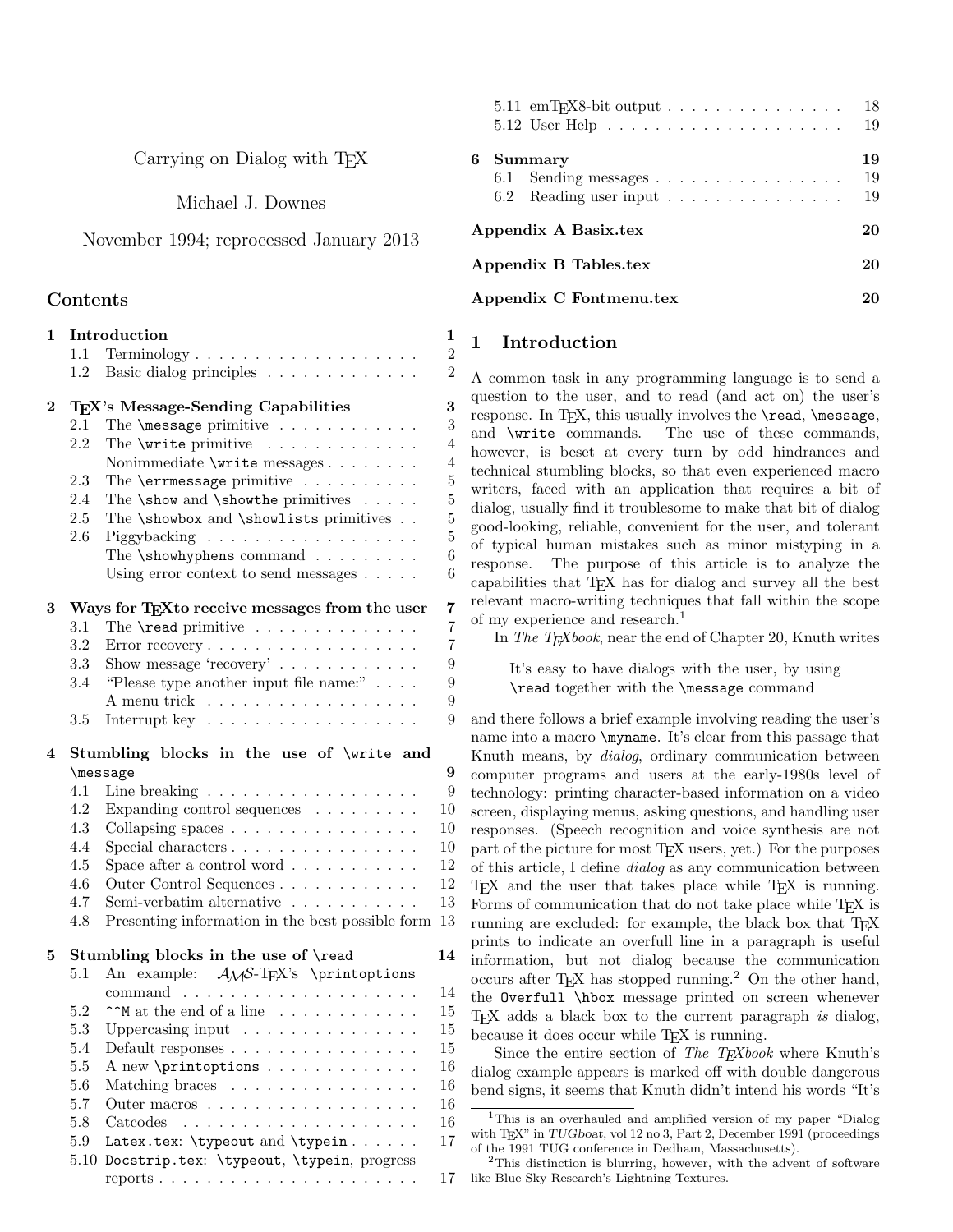easy" to be taken completely literally—particularly when we look at the next thing in that section, Exercise 20.18, which reads,

The \myname example just given doesn't work quite right, because the  $\langle$ return $\rangle$  at the end of the line gets translated into a space. Figure out how to fix that glitch.

That line-ending space is only one of a number of complications that can hamper the efforts of macro writers to write dialog for practical applications. In fact, the word easy is far from the first adjective that comes to mind when I remember my own early attempts at writing dialogical macros. Though my thrashing and floundering for the most part took place behind the scenes, invisible to others, it eventually reached the point of threatening my secret belief that I was a hot-shot macro writer. That spurred me to start paying special attention to anything related to the idea of dialog in T<sub>EX</sub>, and accumulating scraps and pieces of assorted useful techniques. This article is more or less a survey of what I've learned so far. Sections 2 and 3 review the functions  $T_F X$ provides to support dialog; sections 4 and 5 discuss common difficulties and how to handle them.

## 1.1 Terminology

Rather than assume all readers know well enough the meaning of terms like primitive, token, or control word that will be bandied about hereinafter, I offer a quick review of some standard T<sub>E</sub>X terminology, to aid those who want it, and to be skipped by the rest of you.

A T<sub>EX</sub> command is either a *control sequence*—a string of characters starting with an escape character—or a single active character, such as ~. The usual escape character is the backslash,  $\setminus$ . A control sequence that consists of a backslash plus one nonletter character is called a control symbol; a control sequence that consists of a backslash plus one or more letters is called a control word. Spaces are ignored after a control word, but not after a control symbol. A control sequence is either a  $T_F X$  primitive—a command built into the TEX program—or a macro: a composition of primitives or other macros, defined by the user or by a macro package such as IATEX or PLAIN TEX. A control sequence may require one or more following arguments; an argument is a piece of text that is grabbed up by the control sequence in order to do something with it. Arguments typically are enclosed in *curly*  $braces \{ and \}$ . For example, the command  $\sqrt{sqt}$  is a macro with one argument, and is used thus:  $\sqrt{\sqrt{x^2+y^2}}$ , producing the printed output  $\sqrt{x^2 + y^2}$ .

Macros are expandable; some primitives are expandable, more are not. An expandable control sequence will be replaced by its expansion if it is used inside the argument of a  $\measuredangle$  command, or anywhere else where T<sub>E</sub>X is in an expansive mood (\write, \errmessage, \edef, \xdef,  $\text{Mark}, \text{special}$  [The T<sub>E</sub>Xbook, p216]).

The term *parameter* is used to mean a numeric or dimensional variable such as \hyphenpenalty, \hsize, or \baselineskip. A token is eithera character (with associated catcode) or a control sequence, after it has been read by T<sub>EX</sub> from some file and entered into T<sub>EX</sub>'s active memory. Character tokens can only have category codes 1– 4, 6–8, or 10–13; there's no such thing as a 'character token' with category code 0, 5, 9, 14, or 15: those catcodes only control the process of creating tokens, they aren't designed for permanent association to a token.

Under normal circumstances, each line in a file is understood by T<sub>E</sub>X to have a  $\hat{\ }$ M character, ASCII 13, at the end of it, even if your text editor actually puts some other character, or no character, at the end of a line when you press the RETURN or ENTER key.

## 1.2 Basic dialog principles

It's not hard to identify a number of principles that make for good dialog:

- 1. When asked a yes/no question, users should be able to enter y, yes, or even ye, in lowercase, uppercase, or even mixed case, and have the answer understood to be "yes".
- 2. For any menu or question, a default answer should be provided (when this makes sense), and the default answer should be made as easy as possible to select.
- 3. Users' answers should be repeated back to them, to allow them to verify that the program's impression of the answer entered by the user is indeed correct.
- 4. Users should be given a chance to undo mistakes, e.g., by going back to a specified point earlier in the dialog and starting over from there. For example, it shouldn't be necessary to stop TEX and restart just to fix a typing error.
- 5. When practical, users' answers should be checked to make sure they're not nonsense; for example, if a program requests an integer, it should check the response to make sure the user didn't enter something else entirely, rather than assume an integer was entered and start to perform operations on it. In T<sub>EX</sub> this would create a risk of losing control to lowlevel errors such as Missing number, treated as 0 or Arithmetic overflow.
- 6. Information given to users should be provided in the "best possible form", where the meaning of "best possible" must be determined by common sense from the circumstances of a particular application and the targeted user group. For example, a straightforward use of the **\the** command to report the value of a TEX dimension parameter such as \vsize to the user will produce the value in points, down to five or six decimal places. It will normally be more useful to report the value rounded to the nearest whole point, or to report it in picas, inches, or centimeters—whatever is most convenient for the user. A typographical designer or compositor would probably prefer picas, while someone with little knowledge of typography would probably prefer inches or centimeters.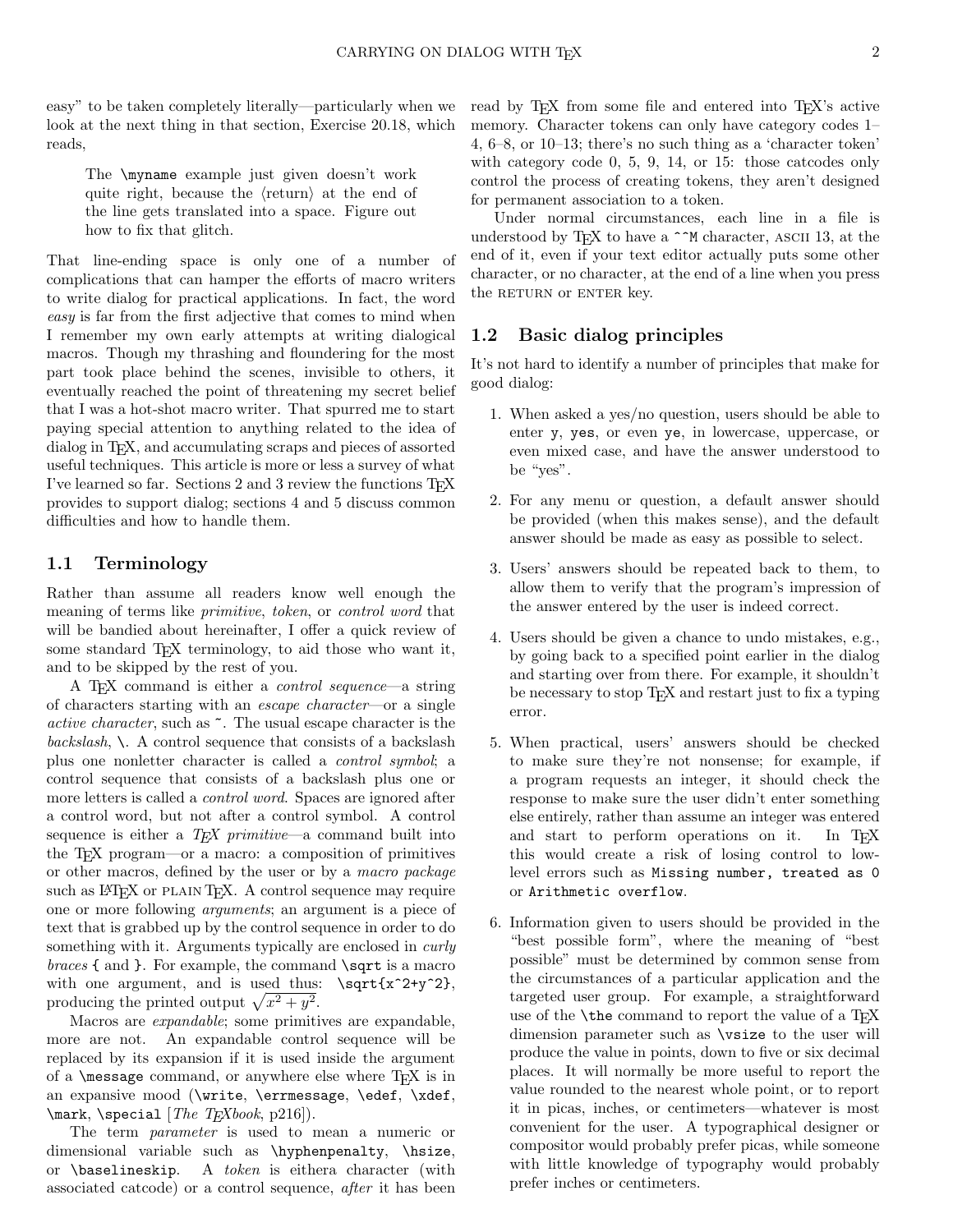#### CARRYING ON DIALOG WITH T<sub>E</sub>X 3

| Command       | Example                          | Result                                             |
|---------------|----------------------------------|----------------------------------------------------|
| \message      | \message{Hey you}                | Hey you $\ldots$<br>$\cdots$                       |
| <b>\write</b> | \immediate\write{Hey you}        | $\cdot$                                            |
|               |                                  | Hey you                                            |
|               |                                  | $\cdots$                                           |
|               | \errmessage \errmessage{Hey you} | ! Hey you.                                         |
|               |                                  | 1.217 \errmessage{Hey you}                         |
| \show         | \show\footnote                   | > \footnote=macro:                                 |
|               |                                  | $\rightarrow$ \@ifnextchar [{\@xfootnote }         |
|               |                                  | 1.218 \show\footnote                               |
| \showthe      | \showthe\textwidth               | > 570.93257pt.                                     |
|               |                                  | 1.219 \showthe\textwidth                           |
| \showbox      | \showbox 0                       | $>$ \box0=                                         |
|               |                                  | $\hbar$ ox $(0.0 + 0.0)$ x15.0                     |
|               |                                  | $!$ $0K.$                                          |
|               |                                  | $1.220$ \showbox0                                  |
| \showlists    | \showlists                       | ### vertical mode entered at line 0                |
|               |                                  | ### current page:                                  |
|               |                                  | \glue(\topskip) 3.75                               |
|               |                                  | $\cdots$                                           |
|               |                                  | total height 403.47491 plus 14.64996 minus 8.77498 |
|               |                                  | goal height 751.60756                              |
|               |                                  | prevdepth 0.0, prevgraf 2 lines                    |
|               |                                  | OK.<br>$\mathbf{I}$                                |
|               |                                  | 1.221 \showlists                                   |

Table A: Commands that can be used for sending messages

## 2 TEX's Message-Sending Capabilities

Table A lists the various means in T<sub>E</sub>X for sending messages to the user.

Although it could be argued that the token register \errhelp is another way of sending a message, it is excluded from Table A on the grounds that it is passive rather than active, unlike the other commands listed. To put it another way, \errhelp is merely a storage area associated with \errmessage, where auxiliary text can be placed; the user won't ever see \errhelp except by way of \errmessage.

## 2.1 The \message primitive

The  $\mathcal{S}$  command is a T<sub>EX</sub> primitive that prints its argument on screen. If the current screen position is not at the beginning of a line, TEX will add a blank space at the beginning of the message text to separate it from the preceding material—except that if there isn't enough room on the current line to fit the entire message text, then T<sub>E</sub>X will go to the next line before starting to print the message, and not add an extra blank at the beginning. The maximum length of message lines is controlled by the constant max\_print\_line, which is compiled into  $T_F X$ ; the normal value is 79. (In a windowing environment the width of the current window may also affect the maximum length of message lines.)

Thus one way to force a message to start on a new line is

to add lots of \space's at the end. But a better way to start a message on a new line, or break up a long message into lines, is to indicate line breaks with the current \newlinechar character. For example, we can set the newline character to be + and use it in a message as follows:

```
\begin{bmatrix} \text{begin}} \text{aligned} \end{bmatrix}\message{+This is a+three-line+message ...}
\endgroup
```
which produces on screen (regardless of the length of any immediately preceding message)

```
This is a
three-line
message ...
```
In any one message, a given character can either produce newlines, or represent itself, but not both. As a consequence, if we wanted a plus character in a message to actually print on screen instead of causing a line break, we would have to set \newlinechar to some other value before sending the message. From this knowledge it's a short step to the insight that for general message-sending purposes it would be convenient to set \newlinechar to the character that is least likely to be needed in a message text. The nonprinting ASCII characters in the range 0–31 are obvious candidates.

 $3U$ se of  $\rightarrow$  instead of + here would normally be recommended but the outerness of \+ in plain TEX makes this an exception.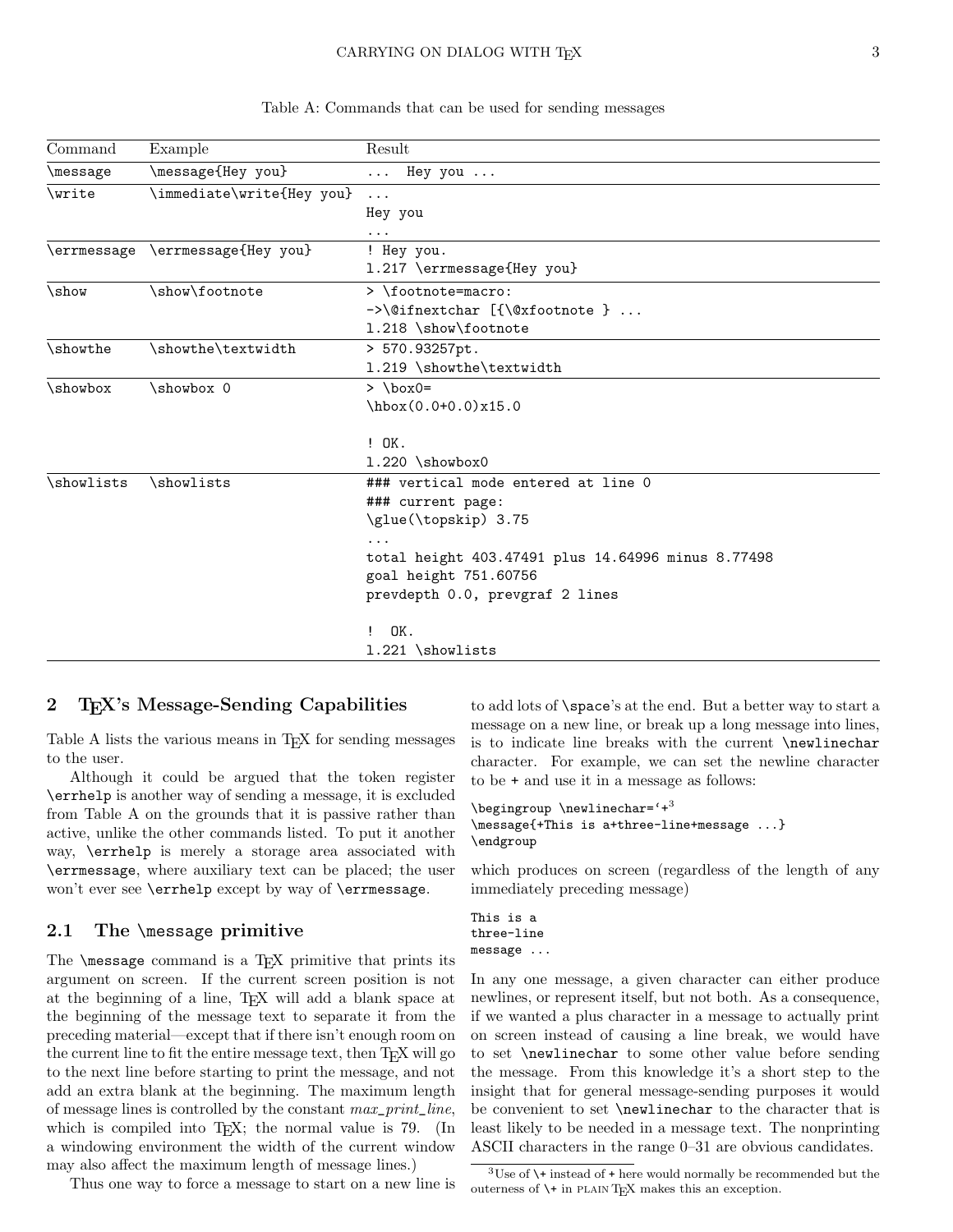But here we encounter an inconvenient idiosyncrasy of T<sub>E</sub>X: A control character—such as control-J, or  $\sim$  J (using TEX's double caret notation), which is the default value for \newlinechar in AMS-TEX and LATEX—doesn't ever produce line breaks in a \message, even if it is currently selected as \newlinechar. 4 Instead, it will always be printed as three characters using the double caret convention.<sup>5</sup> Therefore, if you want to use \message as your normal message-sending function, you should choose one of the seldom-used printable characters as your default \newlinechar. One possibility would be to use the double quote character for this purpose, since single quote characters can normally be substituted for double quote characters in message texts. Testfont.tex [Knuth, 1986c] uses the @ character.

Unlike \message, however, the \write command is capable of using a control character as a newline character (see §2.2). By using \write for multiline messages, and making  $\hat{\phantom{a}}$  the default newline character,  $A_{\mathcal{M}}S$ -TEX and LATEX avoid taking any of the printable characters out of circulation for dialog purposes.

If no line breaks are indicated in a \message that is longer than max\_print\_line, TEX will introduce arbitrary breaks at the screen column equal to  $max\_print\_line$ , which usually means

random brea ks in the m iddle of wo rds.

Those of you who use \tracingmacros will have noticed that its output also has line breaks like this. Which can make it rather difficult to search for instances of a given string in the trace log; to find all instances of xyz you need a regular expression something like

#### x\n?y\n?z

(\n meaning 'newline', ? meaning 0 or 1 occurrences of the preceding subpattern).

### 2.2 The \write primitive

The \write command, like \message, just prints a message. But the message doesn't necessarily appear on screen, because communication with the user is not the purpose for which **\write** was originally designed: Its initial purpose was to send index or table of contents information, including the associated page number, to an auxiliary file for later processing. Because this kind of use is closely linked to page numbering, \write commands on the current page are normally saved up to be executed when the page is actually shipped out, after the page break has been determined. If such postponement is not wanted, \write must be used with the \immediate prefix.

In order to allow intersequential writing to different output files, the \write command takes an extra first argument, a number between −1 and 16 inclusive, to indicate the output file to which the text should be sent. Output files 0–15 can be associated with a particular file on your system by the \openout command; output file  $-1$  is the T<sub>E</sub>X log file, and output file 16 is the user's terminal screen (echoed in the log file as well).

Line breaks in the argument of a \write command can be obtained by inserting **\newlinechar** characters; unlike \message (§2.1) and \errmessage (§2.3), \write will always start a new line for each newline character, even when it is a control character such as  $\sim$ J. Also, the text of a \write command always starts on a new line and finishes on a new line. The existence of the final newline may be observed in the on-screen result of a \message following a \write: the message text will always start on the next line regardless of the total length of the \message and \write texts, whereas a **\message** following another **\message** or one of  $T_F X$ 's internally generated messages (such as input file names) will not start on a new line unless there isn't enough room remaining on the current line.

Corollary: If you prompt the user for some input and you want the user's input to appear on the same line as the prompt text, use \message instead of \write to send the prompt text—or at least the last line of the prompt text.

#### Nonimmediate \write messages

Sometimes it's useful to leave off the \immediate prefix of a \write command even when not writing information to an index file or table of contents file: For instance, if you are working on page breaks in a long document and want to find out, without previewing or printing, if a nonforcing pagebreak command had the effect that you wanted, you could insert a nonimmediate \write16 just before and just after the intended page break:

#### \write16{Before the attempted pagebreak.} \penalty-9999 \write16{After the attempted pagebreak.}

The message from a nonimmediate \write16 will appear before the closing ] of the [ ] pair that enclose the relevant page number. So if all went well, one of the above messages will appear with one page number and the next message with the next page number, like this:

```
[4] [5
Before the attempted pagebreak.
] [6
After the attempted pagebreak.
] [7] [8] [9] ...
```
In producing this article (using LATEX) I had some trouble getting good placement for the floating tables and examples; to help me experiment, I added some code that would print on screen the page numbers. At the beginning of Example 2 (for example) there is a line that says

```
\write16{Example 2: Page \thepage}%
```
The \immediate prefix must be omitted in order to get the page number correct.

 ${}^{4}$ Or rather, it didn't up until version 3.141 or so of T<sub>E</sub>X. See also the mention of emT<sub>E</sub>X's  $/r$  option (which allows you to use control characters for output purposes) in §5.11.

 $^5\rm{This}$  suggests the following experiment: set **\newlinechar='\^** and send a **\message** containing a  $\widehat{\ }$  character.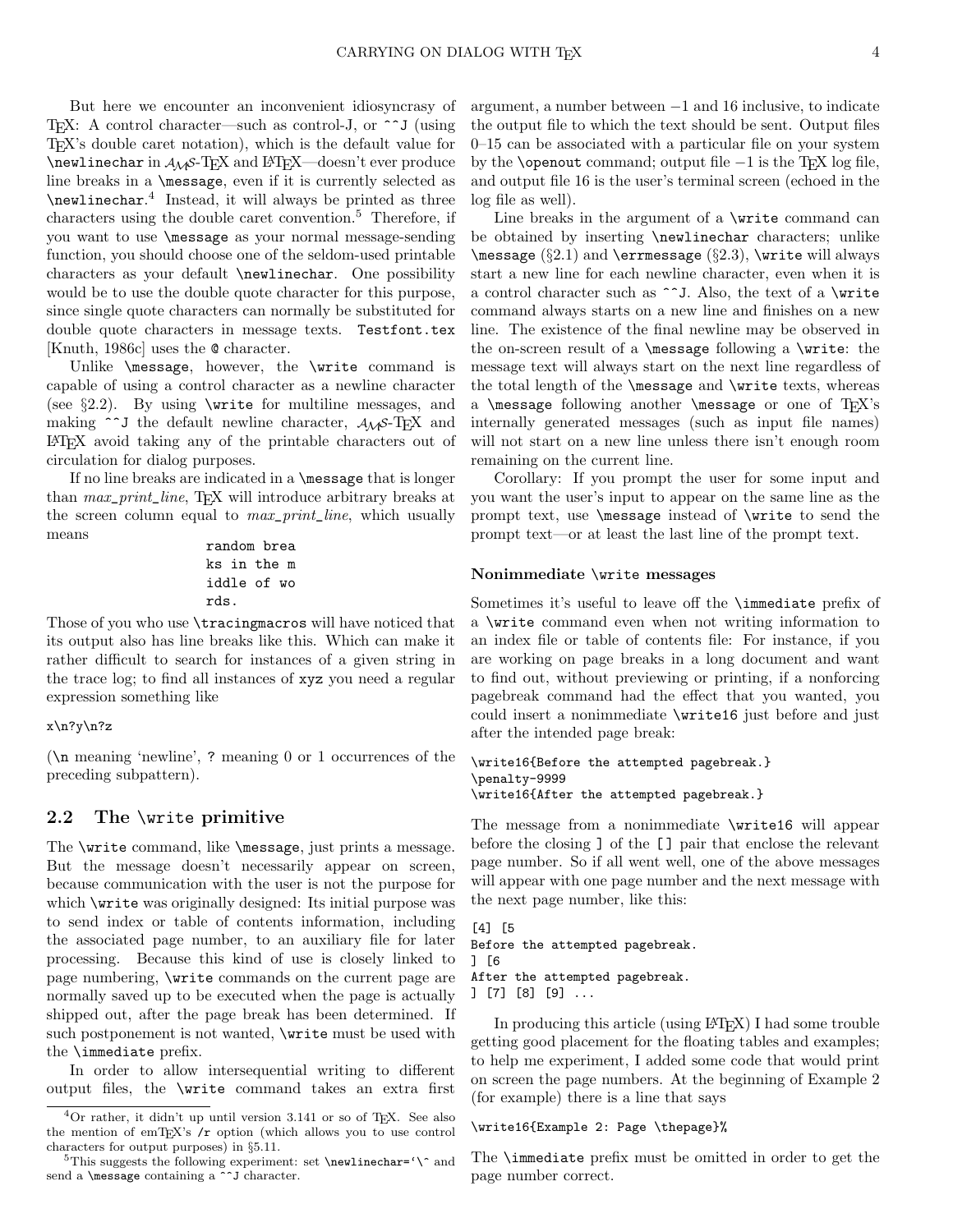## 2.3 The \errmessage primitive

The \errmessage command prints its argument on screen, starting on a new line, with an exclamation point and a space added at the beginning, and a period added at the end. For example, \errmessage{Surprise} produces

! Surprise.

on screen. \errmessage also shows the current context, which means the current line from the current input file, along with the line number, and additional information if there is any (such as the surrounding parts of current macro expansions).<sup>6</sup> So the Surprise error message would show additional information on screen. Suppose we define

\def\test{\errmessage{Surprise}\relax}

Then the additional information will look something like:

```
! Surprise.
\test ->\errmessage {Surprise}
                               \relax
l.454 \test
            and some more text.
?
```
This example may be interpreted as follows: Line 454 of the current file consists of

#### \test and some more text.

The line break in the context listing means that T<sub>E</sub>X is processing \test and has not yet started to typeset the word 'and'. Above the 1.454, the expansion of **\test** is shown. The line break after {Surprise} indicates that T<sub>E</sub>X has not yet executed the \relax command.

The behavior of \errmessage with respect to newline characters and control characters is the same as for \message—i.e., \errmessage will start a new line for each \newlinechar in its argument [unless the current value of \newlinechar is outside the visible ascii range 32–126 and the version of T<sub>E</sub>X is less than 3.141.

At the end of an error message, the user is presented with a question-mark prompt, and a choice of several possible responses. These will be discussed later in the section on T<sub>EX</sub>'s capabilities for receiving user input  $(\S3.2)$ .

## 2.4 The \show and \showthe primitives

The \show command, used for showing the current meaning of a control sequence (or indeed of any token), is rather similar to the \errmessage command in what it produces on screen. The prefix is a greater-than character instead of an exclamation point. Here's the result of \newcount\C \show\C:

 $>\$   $C=\count 78$ . l.1 \newcount\C \show\C

?

As with **\errmessage**, TEX displays the surrounding context of a \show command; it also offers the same question-mark prompt with the same range of possible responses (well, almost—the H option only gives a generic help message about \show, not specific help about the item being shown.).

The \showthe command is like \show, but is applied to certain kinds of things such as count registers and token registers, that have not only a meaning but also a current value. For instance, here's the result of  $\C = 5 \show the \C$ , using the counter defined above:

 $> 5.$ 

1.3  $C=5$   $showthe$ 

?

## 2.5 The \showbox and \showlists primitives

The commands \showbox and \showlists are similar to \show in what they produce on screen (see Table A). Because of their specialized nature they don't ordinarily have much application in dialog between TEX and the user.

## 2.6 Piggybacking

Many messages printed on screen by T<sub>E</sub>X do not involve any of the commands listed in Table A. These other messages are emitted directly by TEX, outside the control of the macro writer. However, with a little imagination, you can often find ways to attach useful information to those "inaccessible" messages. This is what I mean by piggybacking.

For example, whenever T<sub>E</sub>X inputs a file, a message is printed on screen containing the name of the file, enclosed in parentheses. So one way to send a short message would be to create an empty file whose name was equal to the desired message, and then input the file.

File name messages, apart from the parentheses, behave the same as messages produced by the \message command: in particular, a file name message will be appended to the current line, with a preceding space, unless the length of the message (including the two parentheses) will cause it to cross the  $max\_print\_line$  boundary.

If your computer system allows longer file names you could actually get pretty fancy with a filename message. For example, on a Unix system suppose you have a file named test.tex whose contents are

#### \newwrite\msgfile

```
\immediate\openout\msgfile=Fred.your.fly.is.open
\immediate\write\msgfile{\relax}
\immediate\closeout\msgfile
\input Fred.your.fly.is.open
\end
```
When test.tex is processed by TEX the screen output will be something like:

```
This is TeX, C Version 3.1 (format=plain 91.1.4) ...
(test.tex (Fred.your.fly.is.open) )
No pages of output.
```
However, getting spaces in the message would be problematic since TEX treats a space as a file name terminator. And

 ${}^{6}$ If the parameter **\errorcontextlines** is set high enough.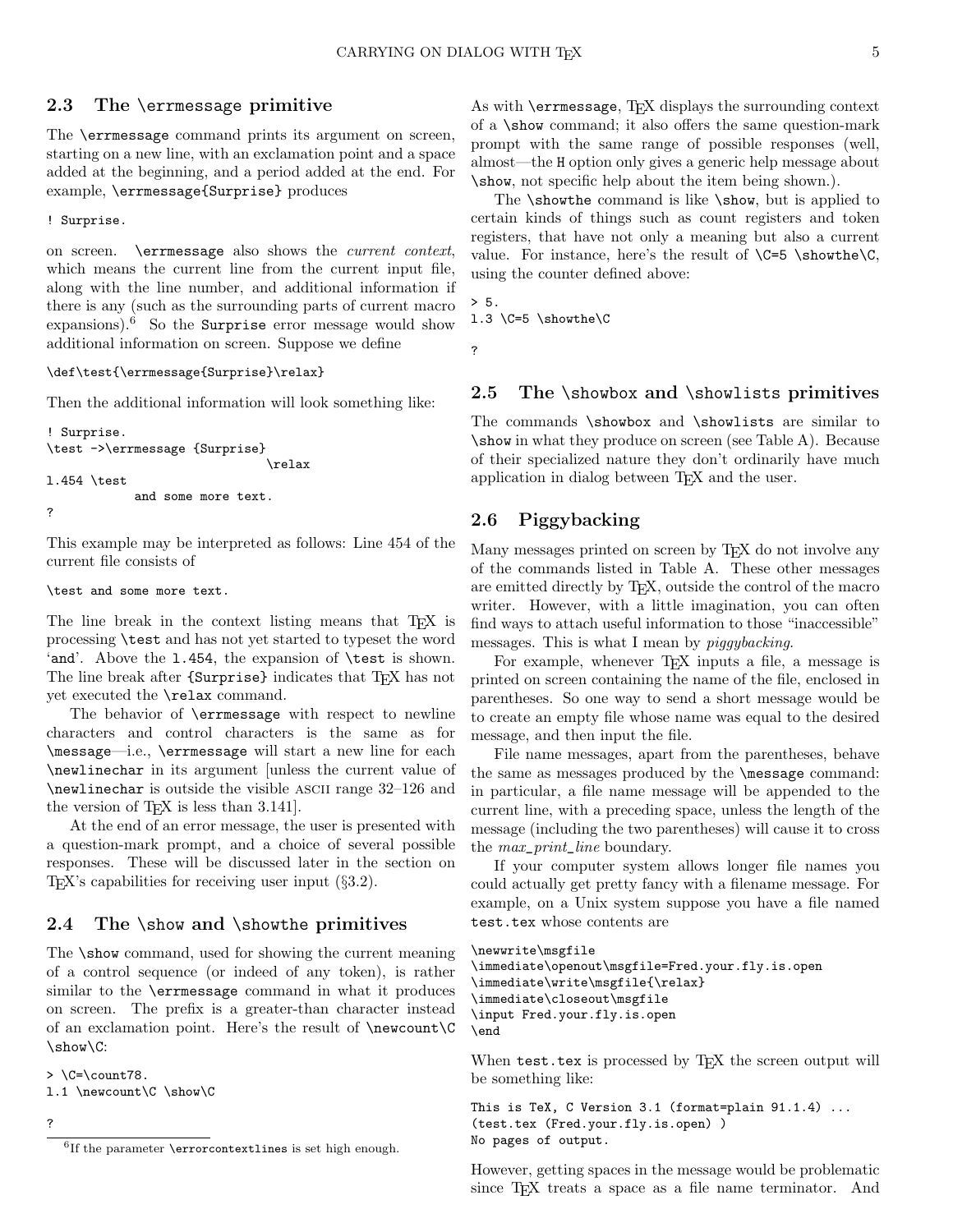if your message doesn't include a period, TEX is likely to add .tex at the end of the file name when \openout is invoked. Not to mention that this method would quickly lead to inconvenient file clutter since T<sub>E</sub>X can't delete files, only create new files or change the contents of pre-existing ones.

Or consider the count registers  $1-9$ ; if any of these is nonzero, its value is reported on screen whenever T<sub>E</sub>X ships out a page. One way of using this feature might be to report the accumulation of index terms for a document, by having each index command increment count register number 1:

```
\countdef\indexcount=1
\def\index{...
 \global\advance\indexcount 1 ...}
```
Incrementing count 1 like that would result in T<sub>E</sub>X displaying on screen something like

 $[1.2]$   $[2.7]$   $[3.14]$   $[4.15]$   $[5.27]$   $[6.38]$  ...

instead of the more usual

 $[1] [2] [3] [4] [5] [6] \ldots$ 

as each page is shipped out.

These two examples don't seem extremely practical the total number of index terms reported in the latter example won't necessarily be correct page for page, until the end of the document, because ordinary means for incrementing the counter are immediate in their effect rather than synchronized with the \write commands used for creating the index file—but the point is to realize that the messages coming out of TEX's innards aren't totally beyond reach, and they can sometimes provide a better way of achieving a given result than ordinary methods. A couple of better-known examples, from the hands of Donald E. Knuth, can be found in the \showhyphens command and in hyphen.tex at the point where \patterns is called.

#### The \showhyphens command

The \showhyphens command (defined in plain.tex) works by exploiting TEX's messages about underfull boxes. When an underfull line of a paragraph is reported, T<sub>EX</sub> prints on screen the elements of that line, including any discretionary hyphens inserted by T<sub>E</sub>X while attempting to find good line breaks. The key insight for thinking up the \showhyphens command is to realize that if you can typeset a one-line paragraph, and make sure that the line is underfull, then any word in that line will have its hyphenation points displayed on screen. That's exactly what Knuth defined \showhyphens to do:

#### \def\showhyphens#1{\setbox0\vbox{\parfillskip\z@skip

\hsize\maxdimen \tenrm \pretolerance\m@ne \tolerance\m@ \hbadness0\showboxdepth0\ #1}}

The settings of \parfillskip and \hsize ensure that the paragraph will be all on one line, and underfull. (For extra bullet-proofing,

#### \leftskip\z@skip \rightskip\z@skip

should probably be included too.)

The switch to font \tenrm makes sure—or at least reasonably sure—that the current font is not one for which hyphenation has been inhibited by setting \hyphenchar to an out-of-range value. The settings of \pretolerance and \tolerance ensure that hyphenation points will be added (in making up a paragraph, TEX normally tries first to get by without adding hyphenation points, if it can find good line breaks using only the stretchability and shrinkability of interword glue). The setting of \hbadness ensures that an Underfull \hbox message will be sent (otherwise, if the surrounding environment had  $\hbar$  hbadness = 10000 when \showhyphens was called, the message would be suppressed). The setting of \showboxdepth limits the information in the message to top level; otherwise compound structures like accented letters or special composites (e.g. \AA) would be shown in full detail—more detail than the user normally wants to see. And finally the  $\mathcal{L}$  command forces entry into horizontal mode and, more importantly, provides a glue item before the first word, without which it would not be hyphenated (see the rules by which T<sub>EX</sub> looks for hyphenatable words, The T<sub>E</sub>Xbook, Appendix H).

Note that the values of \language, \lefthyphenmin, and \righthyphenmin are inherited from context; and this is probably what you want for the \showhyphens command (perhaps indeed the current font should also be inherited from context instead of being set always to \tenrm).

#### Using error context to send messages

The standard hyphen.tex containing U.S. English hyphenation patterns has a comment after the \patterns command:

\patterns{ % just type <return> if you're not using INITEX

```
Ordinarily the macro writer can't use comments to commu-
nicate with the user, because comments within the text of a
macro are discarded by TEX as the macro is defined. The
beauty of the comment in hyphen.tex is that it appears pre-
cisely when needed, because of the way TEX displays context
with error messages: if you \input hyphen.tex when not us-
ing INITEX, T<sub>EX</sub> will give an error message when it encoun-
ters the \patterns command, and as usual, will show the
context around the point of the error, like this:
```

```
! Patterns can be loaded only by INITEX.
l.2 \patterns
             { % just type <return> if you're not using INITEX
?
```
Since learning this technique, I've had occasion more than once to apply it in similar situations. One such application had to do with the LAT<sub>EX</sub> circle fonts. I had an assignment to create a LATEX documentstyle whose installation procedures involved rebuilding the LATEX format file, which meant calling for the .tfm files of the circle fonts. However, there was at that time (1990–1991) a bit of confusion surrounding the names; the trend among distributors of T<sub>E</sub>X appears to be away from the original names circle10 and circlew10 and toward the names lcircle10 and lcirclew10. The .tfm files are the same under either names, but I had to deal with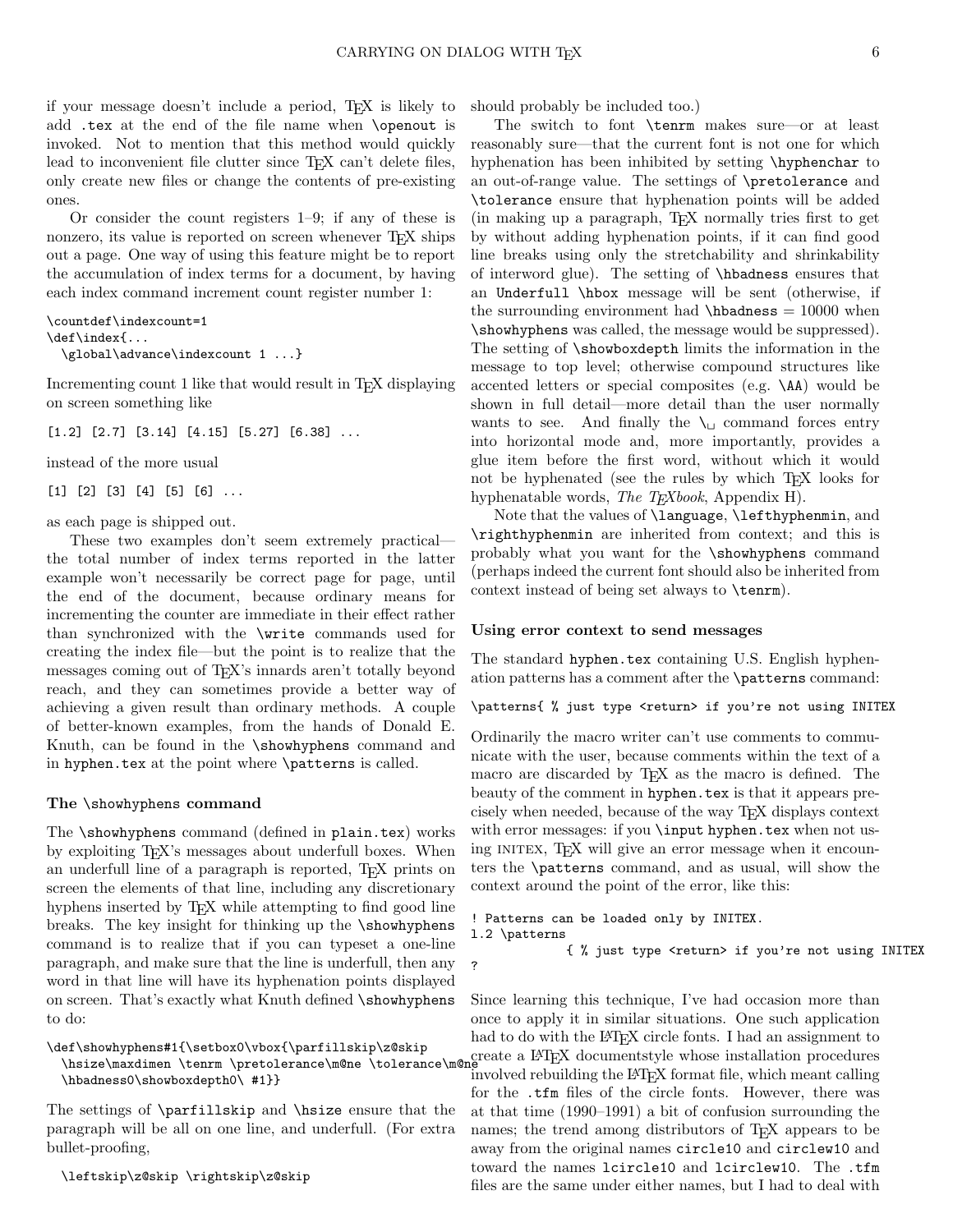| Method                      | Prompt displayed by TFX                  |
|-----------------------------|------------------------------------------|
| \read                       | \controlseq=                             |
| error message               | ?                                        |
| interaction                 |                                          |
| 'show' message              | ?                                        |
| interaction                 |                                          |
| input file not found        | Please type another input<br>file name:  |
| output file not<br>writable | Please type another output<br>file name: |
| interrupt key               | none                                     |

the possibility that some users of the documentstyle I was working on would have the fonts under the older names, while others would have them under the new names.

My solution was to use the newer names lcircle10 and lcirclew10 and put comments on the same lines as the font assignments, so that the comments would appear to the user if T<sub>F</sub>X were unable to find the .tfm files and emitted an error message.

```
\font\tencirc=
lcircle10\relax% Type x to exit; see sei.prl for further
```
Additional comments in the file sei.prl explained how to change the font names to their older variants. The \relax is necessary so that T<sub>EX</sub> won't proceed to the next line, bypassing the comment, in the process of looking for a modifier such as scaled or at. And the reason for the line break after the equals sign is to fit a few more characters in the comment, which would be elided by TEX if too long.

## 3 Ways for TEX to receive messages from the user

Table B lists the various means in T<sub>E</sub>X for reading input from the user. The primary input facility is the **\read** command; the others are special cases applicable only under limited circumstances.

The purpose of getting input from the user is essentially always the same: to give the user an opportunity to change the outcome of the T<sub>EX</sub> run, which would otherwise be totally predetermined by the contents of the files read by T<sub>E</sub>X. (Well, and perhaps by a few system variables such as \time, \day, etc.)

## 3.1 The \read primitive

The form of the \read command is

### \read 16 to \controlseq

where the number 16 is the input stream number, which might be any value from  $-1$  to 16; a number between 0 and 15 would indicate reading from a file stored on disk, while 16 and −1 indicate reading from the user's keyboard. \controlseq

can be any control sequence chosen by the macro writer. If the input stream number is 16, TEX will display a prompt of

#### \controlseq=

If the input stream is  $-1$ , this prompt will be omitted. In either case, a \read 16 or \read -1 command should normally be preceded by a message that lets the user know what kind of input to provide.

The action of the \read command is similar to that of the \def primitive. Both of them create a new macro containing an unexpanded token list, which must contain balanced braces. The balancing required in the response to a \read command, however, is slightly different than for a \def; as long as there an equal number of opening and closing braces, it doesn't matter how they're distributed— TEX will be perfectly happy with the response

### a}}}b{{c}{{

as can be verified using \show\answer after reading the above string into  $\langle$  answer.<sup>7</sup> T<sub>E</sub>X will read more than one line, if necessary, if the first line contains an unmatched brace. This is a useful property if you want to read more than one line at a time, as is sometimes the case: write the information in the form  $\{\ldots\}$ , and you can have as many lines between the curly braces as you want.

TEX always reads line by line, rather than character by info Francisco Character; unlike some other programming languages, TEX provides no way to read a single character and act on it immediately; the user must always press the RETURN key before anything will happen.

## 3.2 Error recovery

As mentioned earlier, after an error message T<sub>F</sub>X presents the user with a question-mark prompt. Typing a second question mark in reply to the prompt will cause TEX to list the options that are available:

```
! Error message.
    ...
? ?
Type <return> to proceed, S to scroll future error messages,
R to run without stopping, Q to run quietly,
I to insert something, E to edit your file,
1 or ... or 9 to ignore the next 1 to 9 tokens of input,
H for help, X to quit.
?
```
Choosing the H option causes T<sub>EX</sub> to print a help message containing additional information related to the error message. If the error message was generated using \errmessage, then the help message will consist of the current contents of the token register \errhelp (which should be filled with something useful by the macro writer, immediately before the call to \errmessage). Otherwise,

<sup>&</sup>lt;sup>7</sup>See also §5.7. I questioned the behavior of  $\$ read with respect to extra closing braces and outer control sequences in a letter to Donald Knuth (December 1991); his response was to make a change in TFX (version 3.141?) that causes a \read operation to terminate decisively if an extra } or outer control sequence is encountered. So backwards balancing of braces will no longer be permitted.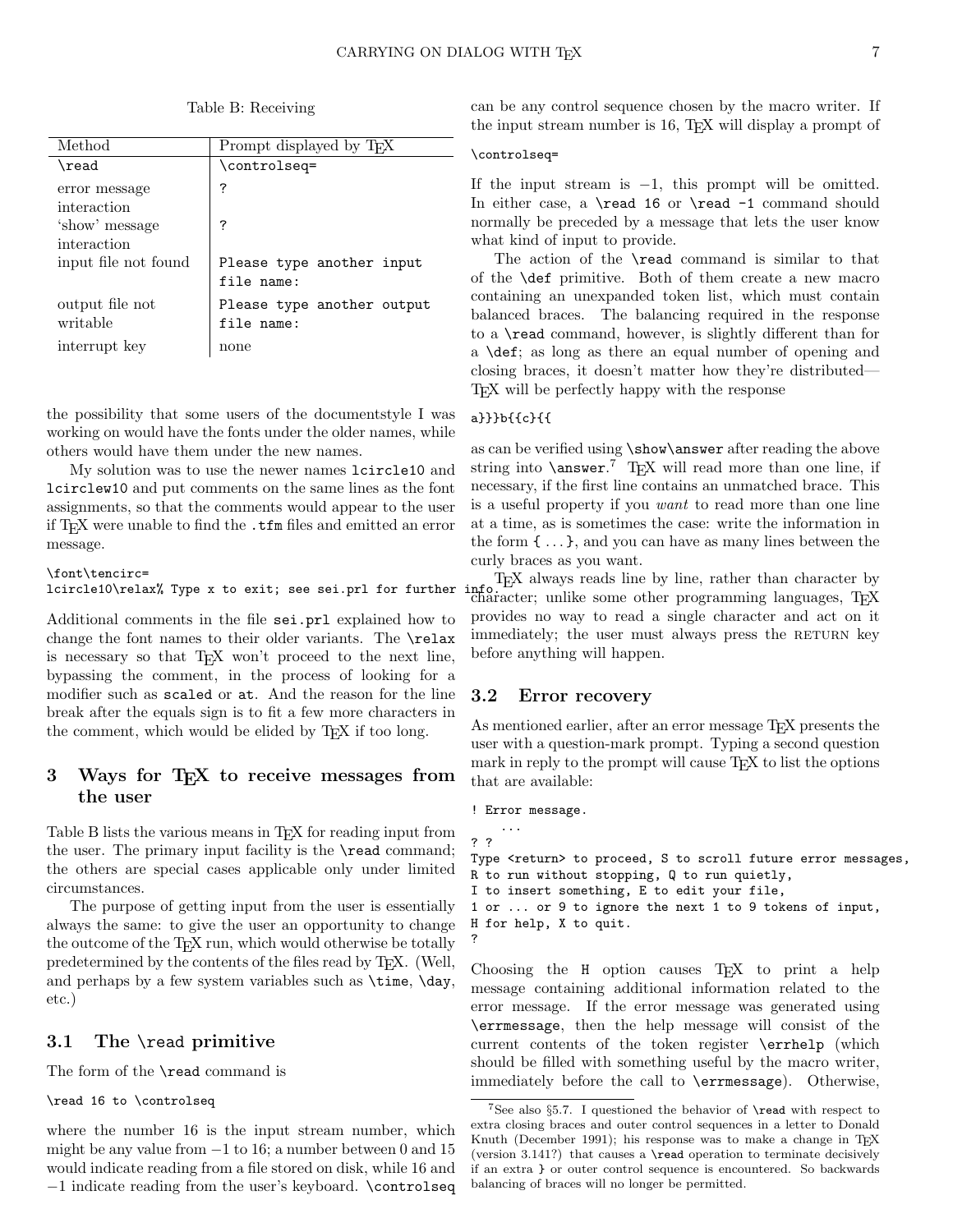Example 1: Using error interaction possibilities to get past a potentially bad error: a missing \\ before an \hline in a LATEX tabular environment.

```
! Misplaced \noalign.
\hline ->\noalign
                      {\infty \ 0='}\fi \ifnum 0='}\fi \hrule...
l.120 \hline
```
?

Let's see what the help information is:

I expect to see \noalign only after the \cr of an alignment Some other crudities are introduced by the bits and pieces Proceed, and I'll ignore this case.

```
?
```
? h

Let's try skipping one token to verify what LATEX is going to process next:

? 1

```
\hline ->\noalign {
                    \ifnum 0='}\fi \hrule...
```
- l.120 \hline
- ?

All right, the opening curly brace has just gone by. We need to insert the \\ that was forgotten, and also replace the two tokens \noalign and { that have slipped by.

```
? i\\ \noalign{
```
And now LAT<sub>EX</sub> will be able to continue with the rest of the table.

for a built-in error message, the corresponding built-in help message (from tex.pool) is displayed.

The intended use of the insertion (I) and token deletion (1...9) options is for error recovery; after you look at the context of an error, you may be able to temporarily repair the damage and continue processing the remainder of the document, by removing some tokens and/or inserting others. Then if any other errors are uncovered later, they can be fixed at the same time as the first error, instead of requiring a second TEX run to find them. Example 1 illustrates this. You can actually delete up to 99 tokens at a time in all implementations of T<sub>E</sub>X that I know of, even though the help message suggests that 9 is the maximum.

The token deletion option can also serve as the basis of a crude menu facility. The idea is to use \errmessage to present a menu with choices labeled by numbers. If the user responds by entering, say, 3 to choose item 3, then we must arrange things so that after \errmessage does its normal thing of deleting three tokens, the following token that was not deleted should do something to ensure that item 3 will be selected. This isn't too hard if we use something like the following sequence:

Clearly the deletion of three tokens after the error message will leave  $\lambda$  as the next command to be executed, and so if we define \3 to do the right thing and then skip over the following  $\{4\5 \ldots$  corresponding to unselected menu choices, we get what we want.

If the user just presses RETURN without entering a number, it will be  $\lozenge$  that is executed—therefore  $\lozenge$  should be defined to produce the default selection.

One thing that makes me call this crude is the fact that TEX pauses after any token deletion operation instead of barging ahead. This means that if the user chooses anything other than the default selection, they will have to press RETURN twice after typing the number, instead of just once.

of an \errmessage that cannot be suppressed. These include:

- Exclamation point and space at the beginning of the error message.
- Period at the end of the error message.
- The expansion of the current macro (if the error message is contained in a macro), on two lines with the line break immediately after the token that was last processed by TEX. This includes, at the beginning, the macro name followed either by ->, if the first part of the expansion text is relatively short, or by ellipsis dots ... plus the tail end of the first part of the expansion text.
- The current line of the current file, on two lines with the break immediately after the token that was last processed by TEX.
- The question mark and space prompting the user for a response.

I would have hoped that setting \errorcontextlines to 0 or −1 would cause the 'innermost' two lines of the error context to be suppressed but apparently there is no value for \errorcontextlines that will suppress them. The following example illustrates all of the nonsuppressable parts.

```
! Error.
\CM ->\errmessage {Error}
                           \Gammal.38 \CM
        % A comment in the file, line 38
? x
```
Except for the ellipsis dots alternative, that is. Here's how that looks:

```
! Longer message text, forcing elision.
\CM ...sage {Longer message text, forcing elision}
                                                   \CM
l.38 \CM
        % A comment in the file, line 38
?
```
Although the exact number can vary (depending on how your particular version of TEX is configured at compile time), the maximum length of the first line of context is normally between 40 and 50 characters, and if the expansion text would

\errmessage{...}\0\1\2\3\4\5\6\7 ...\stop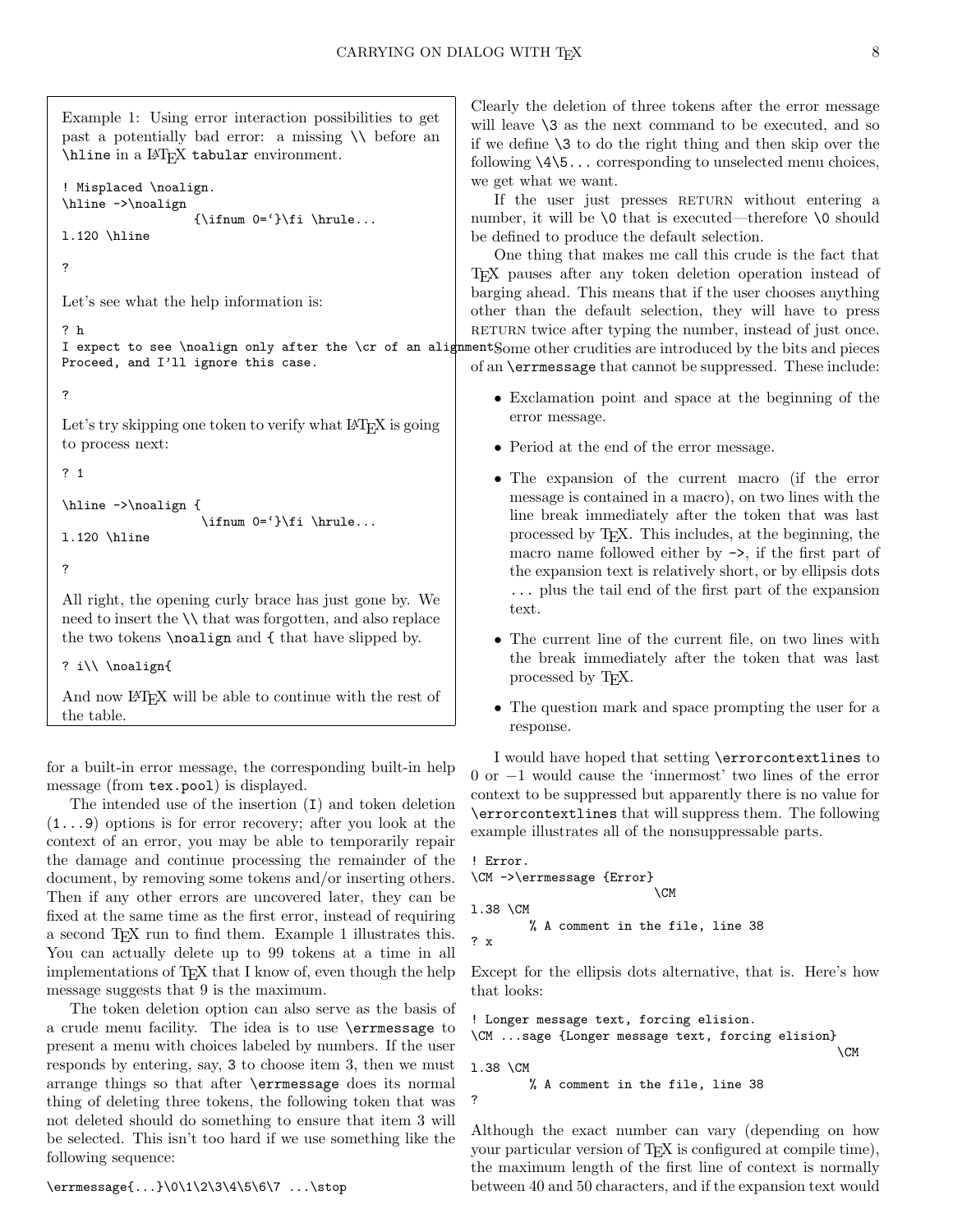make the line longer than this, it is truncated at the beginning and the ellipsis dots are inserted.

Very well then. Since we have  $!, \ldots$  and  $\rightarrow$  or  $\ldots$ in the first two lines (the lines that will be nearest our menu text), and we cannot get rid of them, the next best thing is to camouflage them. One possibility is setting \newlinechar='\! just before sending the \errmessage, so that the ! character will cause a blank line rather than printing on screen, and then putting a bunch of periods in the menu text to camouflage the other periods.

Appendix C exhibits fontmenu.tex, a more extensive working-out of this idea in which I tried to pound the recalcitrant \errmessage into the most presentable shape possible, using every macro hack I could think of.

### 3.3 Show message 'recovery'

After a \show, \showthe, \showbox, or \showlists command, TEX offers a question-mark prompt, and the same menu of options as after an error message. There is only one slight difference: The H option provides no access to the \errhelp token register; only a generic help message about the \show... commands is available.

#### 3.4 "Please type another input file name:"

When you see this prompt, displayed by T<sub>EX</sub> when it's unable to find an input file, you have strayed into one of the less friendly byways of T<sub>E</sub>X. If you can't think up a good file name to give as an answer, you could get stuck in an endless loop. Even simply pressing the RETURN key causes T<sub>E</sub>X, on most computer systems, to look for a file called '.tex' which will most likely be nonexistent. Power users know that on many systems you can enter a file name of 'nul' to cause T<sub>E</sub>X to read in an empty file named nul.tex. But it is precisely power users who are likely to know other ways of getting past this prompt (for example, on some systems typing a ^^Z or ^^D character also does something useful), and it is precisely the users with no other clue what to try next who won't know about nul.tex.

It seems that it would be useful for all standard distributions of TEX to provide files named .tex, h.tex, help.tex, and ?.tex in the standard T<sub>E</sub>X inputs path, so that when users type h or help or ? or just press RETURN, they will get the corresponding file. (Unfortunately, most operating systems don't permit the question mark in file names, which means that only the other three files will normally be viable.) Help.tex and its clones could contain something as simple as:

#### \errmessage{Type ? to see your options; X to exit}

which would give the user access to the full menu of normal error recovery options.<sup>8</sup>

### A menu trick

The Please type another input file name prompt is used to implement a sort of menu in the file lfonts.new of the Mittelbach/Schöpf font selection scheme (LAT<sub>EX</sub> version), which has a statement \input fontdef.tex, where the file fontdef.tex is normally missing, intentionally, and the user is supposed to substitute another file name such as fontdef.ori or fontdef.max. The idea of comments designed to appear through T<sub>EX</sub>'s display of error context  $(\S 2.6)$  could be used to good advantage here, to tell the user what other file names are likely candidates:

#### \input fontdef.tex % Try fontdef.ori or fontdef.max

In this kind of application, additional help information in a message preceding the \input statement could also be useful.

## 3.5 Interrupt key

The interrupt key is a key (system-dependent, but  $\hat{C}$  on many systems) that allows you to interrupt T<sub>EX</sub> when it is in the middle of doing something else. The normal reaction of TEX when the interrupt key is pressed is to print a message

```
! Interruption.
... % current context
?
```
in the same form as an error message, complete with a question-mark prompt, with the usual options available to the user.

It's stretching the concept a bit to claim that the interrupt key is a way for users to send information to  $T_F X$ ; it has the flavor of the story about the farmer who had to whack his mule over the head with an axe handle "just to get his attention". When you interrupt T<sub>EX</sub> you could easily find yourself in the middle of some complex macro where it would be inadvisable to do anything except use the X option to exit. However, this in itself is frequently useful.

# 4 Stumbling blocks in the use of \write and \message

#### 4.1 Line breaking

As explained elsewhere  $(\S2.1)$  it is impossible to use a control character as a newline character in the argument of a \message or \errmessage command. [Note (30-Oct-1993): that's no longer true, as of  $T_F X$  version 3.141. LATFX and  $A\mathcal{M}S-TFX$  use \immediate\write instead of \message in their all-purpose message macros (\typeout and \W@), which allows them to have ^^J as the default newline character, thus leaving all of the printable characters usable in message texts. (If a given character is the current \newlinechar, there really is no way for T<sub>E</sub>X to print it on screen. Try setting  $\neq$  \newlinechar=' $\{$  and see what happens to the file name messages for input files.)

There is a minor inconvenience with the use of  $\hat{ }$  j as the newline character. Under current conditions (as of 1993), it is usually wise to limit the length of all lines in a macro file to 72 characters, in order to avoid truncation problems that occasionally occur in, e.g., electronic mail transmission. When constructing a long message, if you leave \endlinechar at its normal value of ^^M and put ^^J's at

 $8$ This idea is discussed at greater length in a recent  $TUGboat$  article of mine (to appear, late 1994).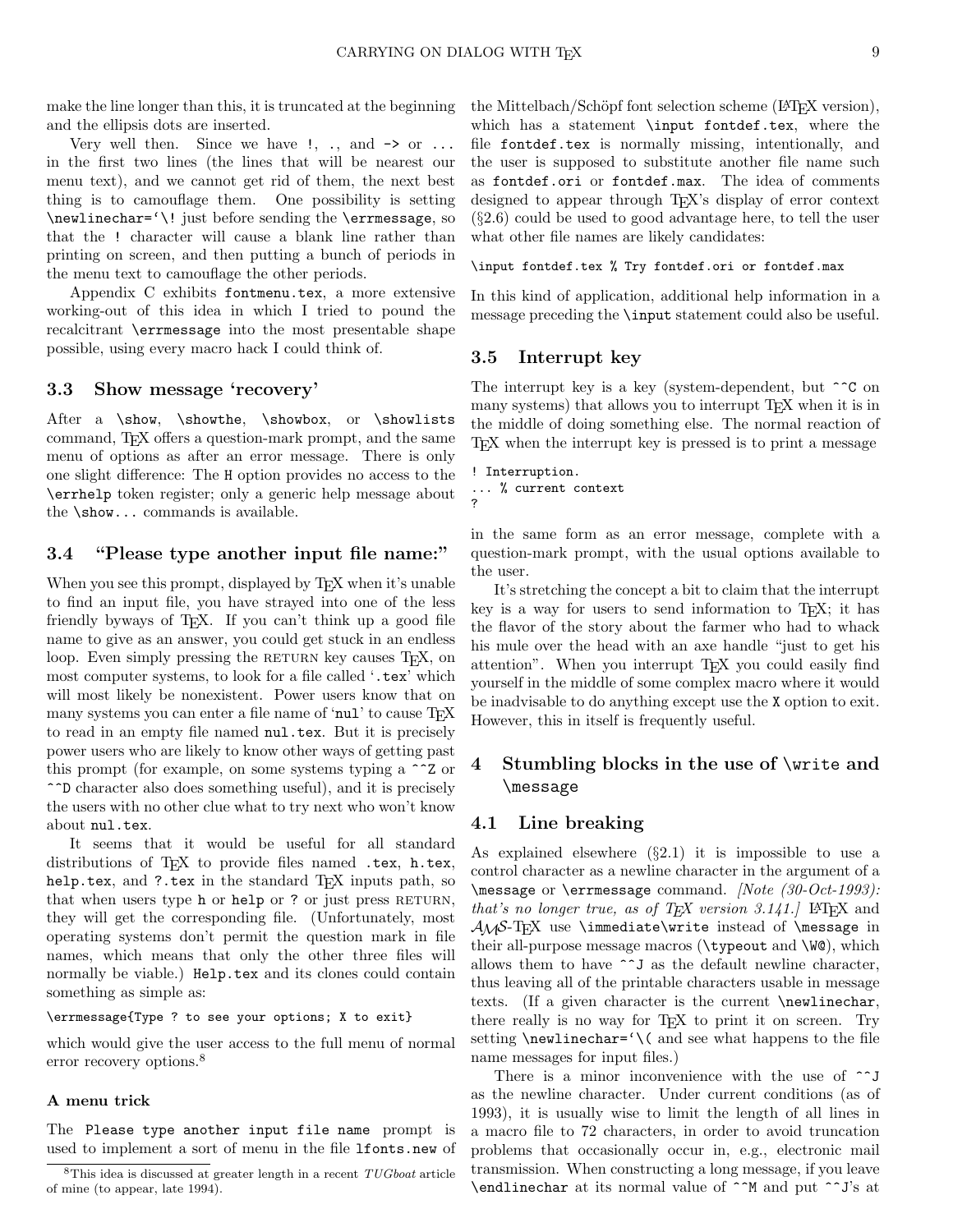the end of each message line, you get four extra characters at the end of each line, three for the  $\sim J^9$  and one for a percent sign to eliminate the space that would otherwise be produced on screen at the beginning of the next message line, by the ^^M. This means that the effective limit on the length of each message line is 68 characters rather than 72.

But the clutter of four extra characters at the end of a line can be avoided by temporarily assigning \endlinechar = \newlinechar while a message is being constructed. This is assuming, however, that a useful value of \newlinechar has been established and that the same value will be in effect when the message is sent. If the construction and sending are simultaneous, the code can be as simple as this:

```
\begingroup \endlinechar=\newlinechar
\immediate\write16{Line 1
Line 2
Line 3
}%
\endgroup% this percent sign is necessary
```
And then the actual message text in each line can run to the full 72-character length if necessary. If a useful value of \newlinechar has not been established (e.g., when using plain TEX without modifications), then rewrite the first line above as:

```
\begingroup \newlinechar=\endlinechar
\catcode\endlinechar=12 % Make it 'other'
```
Here we make the reasonable assumption that **\endlinechar** has its normal value of 13 ( $\sim$ M); even this assumption could be done without by adding the statement  $\end{math}$ 13 before the other assignments.

The percent sign is necessary after the \endgroup in the first variant, because the endline character for a given line is added when the line is initially read, before T<sub>E</sub>X begins to execute the line. Therefore by the time T<sub>E</sub>X processes the \endgroup and reverts to the previous value of \endlinechar, it is too late to prevent getting a newline character at the end of the current line.

For the same reason, a percent sign is not needed after the line that contains

## \endlinechar=\newlinechar

The endline character for that line has already been tacked on by TEX and cannot be changed by any statements within that line. (The \catcode, however, of the \endlinechar can be changed by statements within the line.)

### 4.2 Expanding control sequences

In messages to a T<sub>F</sub>X user it's frequently necessary to refer to control sequences or characters that have special category codes. This can sometimes be problematic because of the expansion that is done in the argument of a \message or \write command. For example, the line

#### \message{Beware of \footnote in a \message!}

will typically generate a hundred or so error messages when TEX reaches  $\footnotesize{\text{Notnote.}}$  (Although PLAIN TEX,  $\mathcal{A}_{\mathcal{M}}$ S-TEX, IATEX, and other macro packages define \footnote differently, all the definitions are equally explosive inside a \message.) And the line

#### \message{Beware of \endinput in a \message!}

will cause the current input file to terminate immediately! (\endinput is an expandable control sequence, for reasons that are too technical to be worth discussing here.)

Thus to talk about an expandable control sequence in a message, you must do something to inhibit the expansion. Ordinarily you apply \string or \noexpand to the control sequence; or you could put it into a token register and use  $\theta$  the *(token register)* in the message. Nonexpandable control sequences can be printed in a message without special protection, except that, if you do nothing to avoid it, you will always get an extra space after a control word, even in some cases where it is undesirable, as when the next thing is punctuation. For example, the message

\message{Enter desired value for \hangindent: }

will print on screen with a space before the colon:

Enter desired value for \hangindent :

Table C shows what happens to various sorts of things in a \message or \write argument, as well as various methods for suppressing expansion.

#### 4.3 Collapsing spaces

If you want to print on screen a menu or similar message consisting of multiple columns nicely arranged, you have to deal with the fact that TEX normally condenses multiple spaces and tab characters to a single space. The easiest way to handle this difficulty is to change the catcode of the space character to, say, 12 before reading the argument of a \message or \write command.

#### 4.4 Special characters

The space character is but one example of a larger class: 'special' characters, that is, ones that don't have category 11 or 12. An obvious question to ask is, "What other special characters are difficult to use in a message?" Table C shows how a few special characters are affected by the expansion process in a message: an & (category 4) passes through unharmed,  $a \#$  (category 6) gets doubled, and  $a \sim$  (category 13) gets expanded.<sup>10</sup> Table D is a complete list of the various categories of characters, along with ways to produce those characters that cannot simply be used as is. A few categories deserve more extensive comment.

<sup>&</sup>lt;sup>9</sup>Although the  $\sim$ <sup>J</sup> combination will be resolved to a single character by TEX, it is three characters when writing it and when sending it through mail. Assuming, that is, that you use TEX's double caret notation and don't try to insert a ^^J byte directly (not a good idea, because of system-dependent interpretation of ^^J).

 $10<sup>T</sup>$  be more precise, an active character like  $\tilde{ }$  will be treated like a control sequence; it will be expanded if expandable, otherwise it will be printed as is. After an assignment such as **\newcount**  $\tilde{\ }$ , or **\let**  $\tilde{\ }$  = \relax, the ~ is not expandable.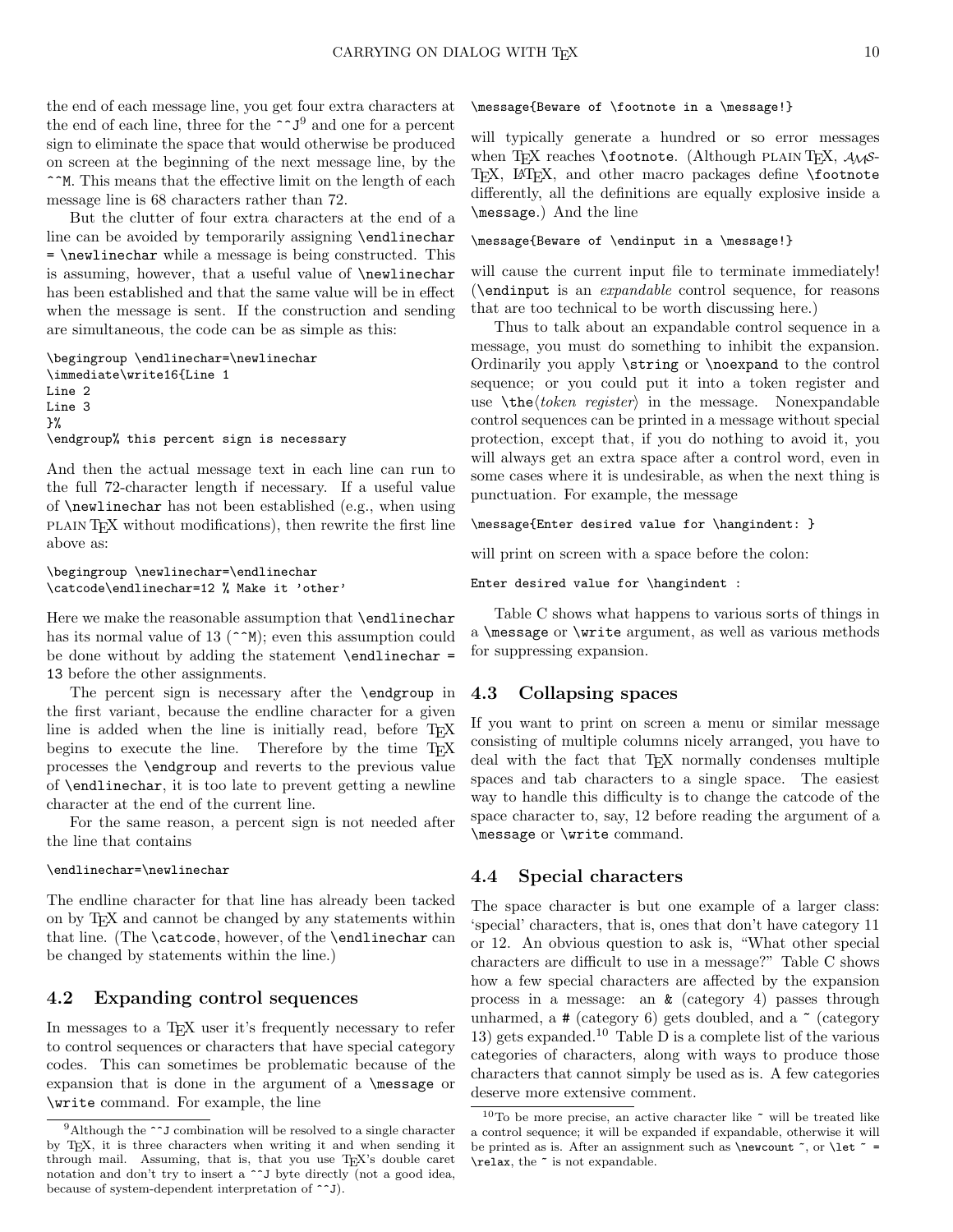| This input                                 | Produces this on screen |
|--------------------------------------------|-------------------------|
| \message{E}                                | Ε                       |
| \message{&}                                | &                       |
| \message{#}                                | ##                      |
| \message{[\relax]}                         | $[\text{relax}]$        |
| \message{[\string\relax]}                  | $[\text{relax}]$        |
| \message{[\empty]}                         | IJ                      |
| \message{[\noexpand\empty]}                | $[\text{empty}]$        |
| \message{[\string\empty]}                  | $[\text{\:}]$           |
| \message{[\space]}                         | $\lceil$ 1              |
| \message{[<br>-1 }                         | $\lceil$ 1              |
| \def\spaces{\space\space\space\space       |                         |
| \space\space\space\space}                  |                         |
| \message{[\spaces ]}                       |                         |
| \message{[\romannumeral 37]}               | [xxxvii]                |
| \message{[\uppercase{a}]}                  | [\uppercase {a}]        |
| \message{[~]}                              | [\penalty \@M \ ]       |
| \message{[\ifnum\time<600 Too early for me |                         |
| \else Let's go\fi]}                        | [Too early for me]      |

Table C: Expansion of \message and \write arguments

Category 0—Escape Character It's normally not a problem to print an escape character because it usually occurs as part of a control sequence, which can be printed using \string (and even that may not be necessary if the control sequence is nonexpandable). Even when the escape character is not, logically speaking, part of a control sequence, it can be sent in a message by letting it combine from TEX's point of view with the following character(s). For example, to send the message Commands in TeX normally begin with a  $\vee$ character, the backslash doesn't need to be treated as an isolated character; combined with the following apostrophe, it forms a control symbol to which \string can be applied.

The only time this fails is when the backslash must be sent as the very last character of a message. Although this case is extremely unlikely, the solution involves a rather useful little macro:

#### \def\xstring{\expandafter\gobble\string} \def\gobble#1{}% if this is not already defined

With this definition,<sup>11</sup>  $xstring$  not only turns a control sequence into a string of characters, it also removes the leading backslash, so that \xstring\\ will produce a single backslash character, as desired. Another solution that involves setting \escapechar temporarily to −1 would also be possible, provided that the remainder of the message doesn't need to use \string in a normal way, with a printable escape character.

#### \begingroup \escapechar=-1

#### \message{ ...\string\\}% \endgroup

On the other hand, it might be useful to have a category-12 backslash character always available through a macro, not only for messages but for other purposes as well:

#### \edef\backslashchar{\xstring\\}

Then **\backslashchar** could be used in a message instead of \xstring\\. If you needed to use it frequently you would presumably give it a shorter name.

- Categories 1 and 2 Characters of category 1 and 2 can be printed without any problem in a message if they occur in matching pairs. For these purposes, character codes are irrelevant;  $l_1$  and  $*_2$  match up as well as  $l_1$  and  $\mathcal{E}_2$ . If a single, unmatched character of one of these categories must be printed on screen, \xstring can be used with the corresponding control symbol, e.g., \xstring\{ or \xstring\}.
- Categories 5, 9, 14, 15 These categories are similar to category 0. Characters of category 0 (escape), category 5 (end-of-line), 9 (ignored), 14 (comment), and 15 (invalid character) cannot enter a token list [The  $T_F X book$ , Exercise 7.3, so that, actually, it doesn't make much sense to ask what happens to them in the argument of a \message or \write command, which do not deal with raw characters from an input stream but with token lists. The question is not how to print a character token of category 14 in a message (since that is impossible) but, how to produce a category-12 % when the normal catcode of % is 14. The answer is to use \xstring with the corresponding control symbol, e.g., \xstring\%.

<sup>&</sup>lt;sup>11</sup>Cf. the answer to Exercise 7.10 in The TEXbook. The implicit assumption that \escapechar is in the range 0–255 may not be completely reliable.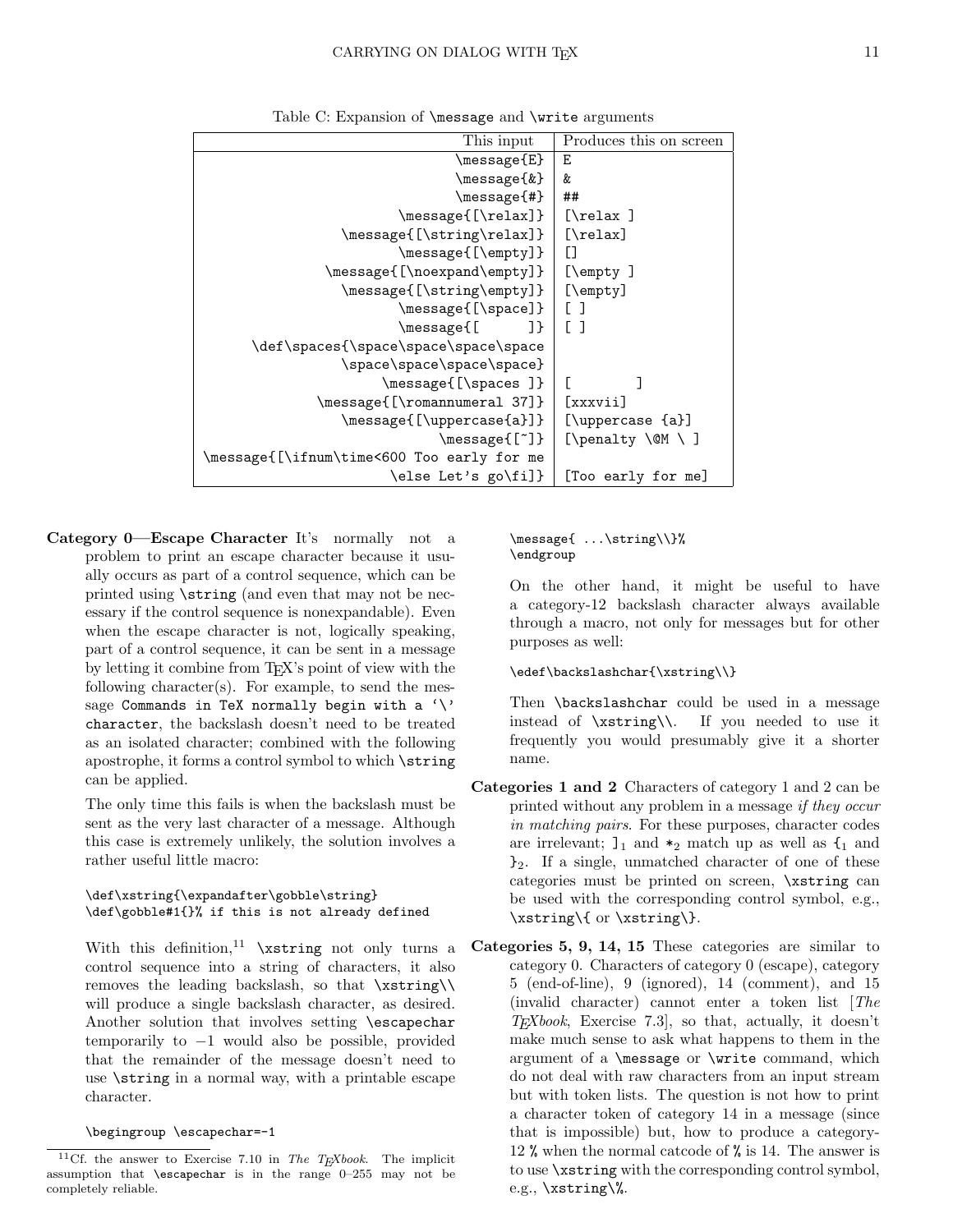| Catcode | Example | Method                                   |
|---------|---------|------------------------------------------|
| $_{0}$  |         | Normally handled as part of a            |
|         |         | control sequence, except at the          |
|         |         | very end of a message, in which          |
|         |         | case use $\xleftarrow{\xint P}{\theta}$  |
| 1       | €       | \xstring\{ if unmatched                  |
| 2       | }       | \xstring\} if unmatched                  |
| 3       | \$      | as is                                    |
| 4       | &       | as is                                    |
| 5       | 'M      | \xstring\^^M (see the note below)        |
| 6       | #       | \string# to avoid doubling,<br><b>or</b> |
|         |         | $xstring$ /#                             |
| 7       |         | as is (except in rare combinations)      |
|         |         | like $\sim$                              |
| 8       |         | as is                                    |
| 9       | ົ©      | \xstring\^^@ (see the note below)        |
| $10\,$  | space   | as is, except use \space's to            |
|         |         | produce multiple spaces                  |
| 11      | a       | as is                                    |
| 12      |         | as is                                    |
| 13      |         | \string", \noexpand"                     |
| 14      | %       | \xstring\%                               |
| 15      | ^?      | \xstring\^^? (see the note below)        |

Table D: Methods for incorporating various categories of characters in a \message or \write argument

Note: Because of the way \string operates, something like \xstring\Γ will not produce a single character but three category-12 characters,  $\hat{\ }$   $\hat{\ }$   $\bullet$   $\hat{\ }$ . This may normally be what you want, but it won't be satisfactory if the character in question has a special purpose—perhaps to cause a newline, or to print on-screen as an accented letter.

Then again, a better idea might be to pick one character, make it active (probably  $\tilde{\phantom{a}}$  since it's already active in most macro packages), and define it to produce category-12 characters by their hexadecimal value. With preliminary definitions such as:

```
\escapechar=-1
\def\twelvechar#1#2{\csname hex#1#2\endcsname}
\expandafter\edef\csname hex5c\endcsname{\string\\}
\expandafter\edef\csname hex25\endcsname{\string\%}
\expandafter\edef\csname hex7e\endcsname{\string\~}
...
\escapechar='\\
```
it would become possible to write, for example,

```
\begingroup
\let~=\twelvechar
\message{Printing backslash ~5e, percent ~25, and tilde ^
\endgroup
```
and thus send all manner of special characters by substituting a three-character sequence starting with  $\tilde{\phantom{a}}$ .

## 4.5 Space after a control word

In §4.2 it was pointed out that an unwanted space may be printed at the end of a control word under some circumstances. It's equally possible that a wanted space at the end of a control word may disappear under other circumstances. For example, it is not uncommon to see macro writers use the combination \string\controlseq\space when a control word occurs as an isolated word in the middle of a message; the final \space is necessary because a plain space after \controlseq would simply disappear according to TEX's normal rules for finding the end of a control sequence name.

The solution to both of these difficulties is easy: use \string if you don't want a space after the control word, and use  $\neq$  hoexpand if you do want a space.<sup>12</sup> Note: The character tokens produced by \string can be passed without harm through any number of subsequent steps, including expansion via \edef or similar operators, while \noexpand only protects an expandable macro through the first expansion step.

## 4.6 Outer Control Sequences

You can't send an **\outer** control sequence in a **\message** unless you do something to get around the outerness. To illustrate, I present a transcript of TEX's reaction to the following line:

```
\message{Control-L: ^^L}
```
along with various attempts to recover from the resulting error message. (^^L is defined as an active character with the 'outer' attribute in both PLAIN T<sub>E</sub>X and L<sup>AT</sup>EX.)

```
Runaway text?
Control-L:
! Forbidden control sequence found while scanning text of \message.
<inserted text>
                 }
<to be read again>
                    \overline{\phantom{a}}l.149 \message{Control-L: ^^L
                                          }
? 1
Type <return> to proceed, S to scroll future error messages,
R to run without stopping, Q to run quietly,
I to insert something, E to edit your file,
H for help, X to quit.
? h
I suspect you have forgotten a '}', causing me
to read past where you wanted me to stop.
I'll try to recover; but if the error is serious,
you'd better type 'E' or 'X' now and fix your file.
?
```
Notice that when I tried to type a 1 to delete the offending \outer token, I got instead a help message indicating that token deletion is not an option at this point. (The reason behind this lack of token deletion is fairly technical: TEX was in the middle of a procedure called *get\_token* when it stumbled over the ^^L character; but since token deletion itself involves calling *get\_token*, allowing token deletion here would mean calling *get\_token* from inside itself—something it was not designed for.)

 $12I$  hadn't noticed the usefulness of  $\n\cdot$  hoexpand for this purpose until Michael Spivak drew it to my attention, in a conversation at the 1991 TUG meeting in Boston.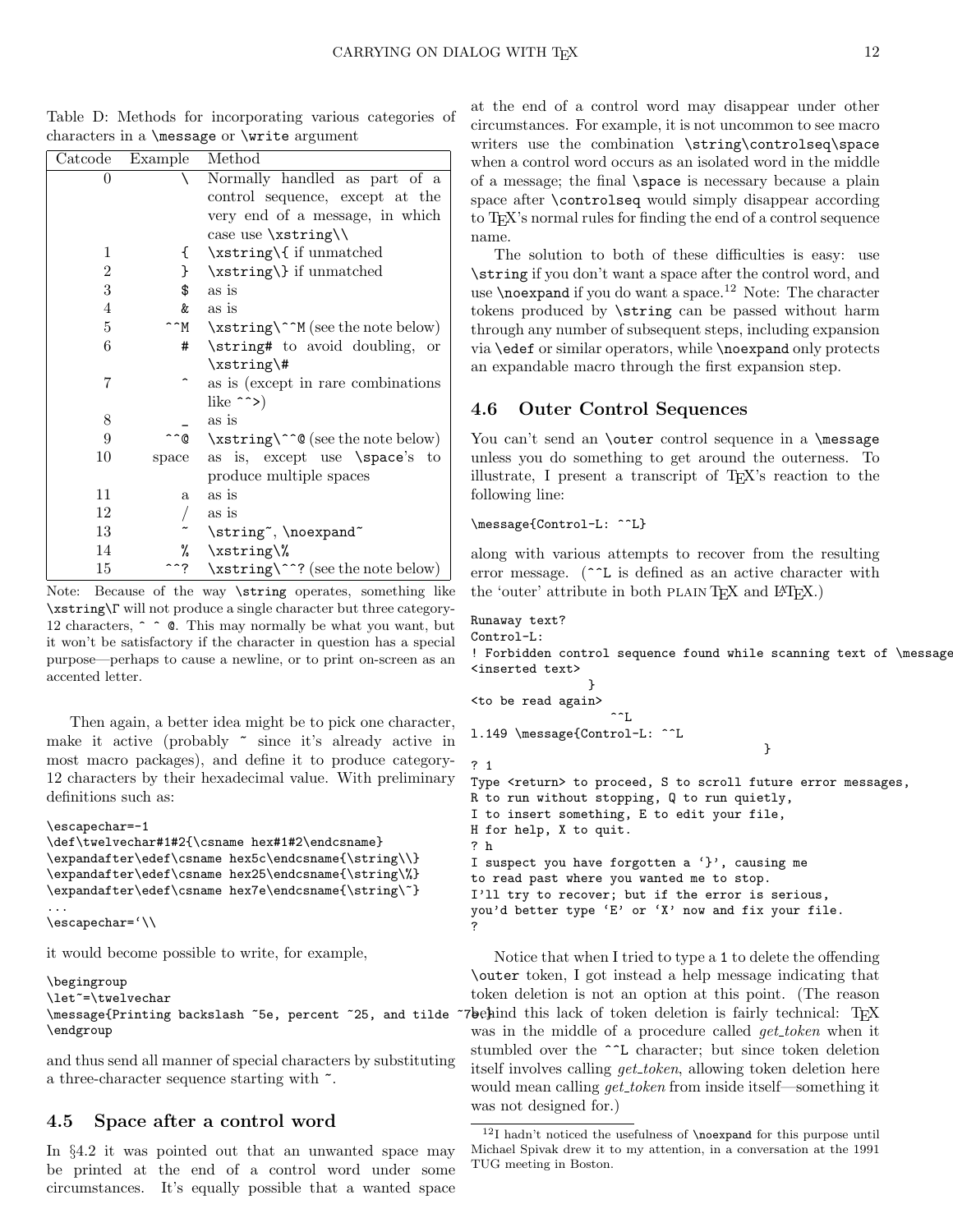## 4.7 Semi-verbatim alternative

An alternative way of handling message texts, that eliminates the need to remember special methods for various kinds of message elements, is to temporarily change the catcodes of all special characters while reading the argument of a message. With the following definitions:

```
\def\verbwrite{\begingroup
  \def\do##1{\catcode'##1=12}%
  \do\ \dospecials
  \catcode\endlinechar=12
  \newlinechar=\endlinechar
  \verbcontinue}
\begingroup \lccode'\/='\\
\lowercase{\endgroup
\def\verbcontinue##1/}endverbwrite{%
  \immediate\write16{#1}\endgroup}
```
you could send messages like

```
\verbwrite !#$%$%#^%&*~@^^"<?:}{>|+
 \hat{}+\footnote_|)\\90\
\bye ^^L \endinput
\endverbwrite
```
without regard to the contents. The main limitation of this approach is that in order for the handling of the special characters to work, \verbwrite has to be executed directly in a file; it cannot be embedded in a macro. Furthermore, the message text is unalterable: it cannot contain a contextdependent part, as in a message to display the current font name on screen:

#### \message{Current font is \fontname\font.}

This message could not be generated with \verbwrite because \verbwrite would not expand \fontname.

# 4.8 Presenting information in the best possible form

Example: In reporting a dimension to the user, it is usually desirable to report the value rounded to tenths or hundredths, in units that are convenient for the user: points for a font size or line spacing value; centimeters, picas, or inches for the height or width of a page or of an included figure.

The file cnvunits.tex gives some examples of what is possible in this vein, including conversions from points to picas, inches, and centimeters. The conversions from points to other units are the most important ones because when  $\theta$  is applied to a dimension or skip register T<sub>EX</sub> always reports the value in pt units. (Not counting \muskip registers, where the reported unit is mu.)

% Copyright 1994 Michael John Downes % Copyright 2013 TeX Users Group % in extraction of the dialogl package, released under the LPPL;

% see dialogl.ins for details.

\newdimen\zdim \newdimen\tempdim \newdimen\tempdima

% Conversion factors:

| %  |               |             |                 |               |
|----|---------------|-------------|-----------------|---------------|
| ଂ/ | According     |             | Scaled Rational | Prime         |
|    | % Unit to TeX | Points Form |                 | Factorization |

%-------------------% 1 sp 0.00002 pt 1 1/65536 pt 1 / 2^16<br>% 1 mm 2.84526 pt 186467 7227/2540 pt 3\*3\*11\*7 7227/2540 pt 3\*3\*11\*73 / 2\*2\*5\*127 % 1 cm 28.45274 pt 1864679 7227/254 pt  $3*3*11*73 / 2*127$ <br>% 1 pt 1.0 pt 65536 100/7227 in  $2*2*5*5 / 3*3*11*7$ % 1 pt 1.0 pt 65536 100/7227 in 2\*2\*5\*5 / 3\*3\*11\*73 % 1 pc 12.0 pt 786432 12/1 pt % 1 dd 1.07 pt 70124 1238/1157 pt 2\*619 / 13\*89<br>% 1 cc 12.8401 pt 841489 14856/1157 pt 2\*2\*2\*3\*619 / 841489 14856/1157 pt 2\*2\*2\*3\*619 / 13\*89 % 1 bp 1.00374 pt 65781 803/800 pt 11\*73 / 2\*2\*2\*2\*2\*5\*5 % [1/72 in]<br>% 1 in 72.2699 pt 4736286 7227/100 pt 3\*3\*11\*73 / 2\*2\*5\*5 % [2.54 cm] [254/100 cm] \def\points#1#2#3{\tempdim#2\relax \edef#3{\csname cnvunits#1\expandafter\endcsname\the\tempdim}% } \def\inches#1#2#3{% \tempdim=#2\relax \tempdima=\ifdim\tempdim<\zdim -\fi\tempdim % absolute value \roundup\tempdima{#1}{in}% In the interest of maximum accuracy we push \tempdima as near % to \maxdimen as possible before dividing, using the prime % factorization of the fraction 7227/100 which is the % points/inches conversion factor. \ifdim\tempdima<.01\maxdimen \multiply\tempdima 100 \divide\tempdima 7227 \else \ifdim\tempdima<.1\maxdimen \multiply\tempdima 10 \divide\tempdima 11 \multiply\tempdima 10 \divide\tempdima 657 \else \divide\tempdima 9 \multiply\tempdima 5 \divide\tempdima 803 \multiply\tempdima 20 \fi  $\frac{1}{2}$ \tempdim=\ifdim\tempdim<\zdim -\fi \tempdima \edef#3{% \csname cnvunits#1\expandafter\endcsname\the\tempdim}% } % Function \roundup for rounding upward. #1 must be a dimension % register. If it holds a negative value it will be rounded % 'outward' away from zero rather than 'upward' toward zero. #3 is a TeX units string such as "pt" or "in". If  $#2 = 0$  then this will round up to the nearest tenth; if  $#2 = 00$ , nearest hundredth; and so forth (up to 5 zeros). If #2 is empty then full accuracy up to TeX's limits will be used.  $\frac{9}{2}$ The rounded result will be returned in the dimension register  $%$  #1. \def\roundup#1#2#3{% \if .#2.\else \begingroup \ifdim#1>\zdim \advance#1-\maxdimen \advance#1.#25#3\relax  $\eta$ \ifdim#1<\zdim \endgroup \advance#1.#25#3 \else

\endgroup \fi

 $\left\{ \frac{f}{f} \right\}$ 

\begingroup \catcode'\P=12 \catcode'\T=12 \lowercase{% \expandafter\gdef\csname cnvunits\endcsname#1PT{#1} \expandafter\gdef\csname cnvunits0\endcsname#1.#2PT{% #1.\takeone#20\takeone} \expandafter\gdef\csname cnvunits00\endcsname#1.#2PT{%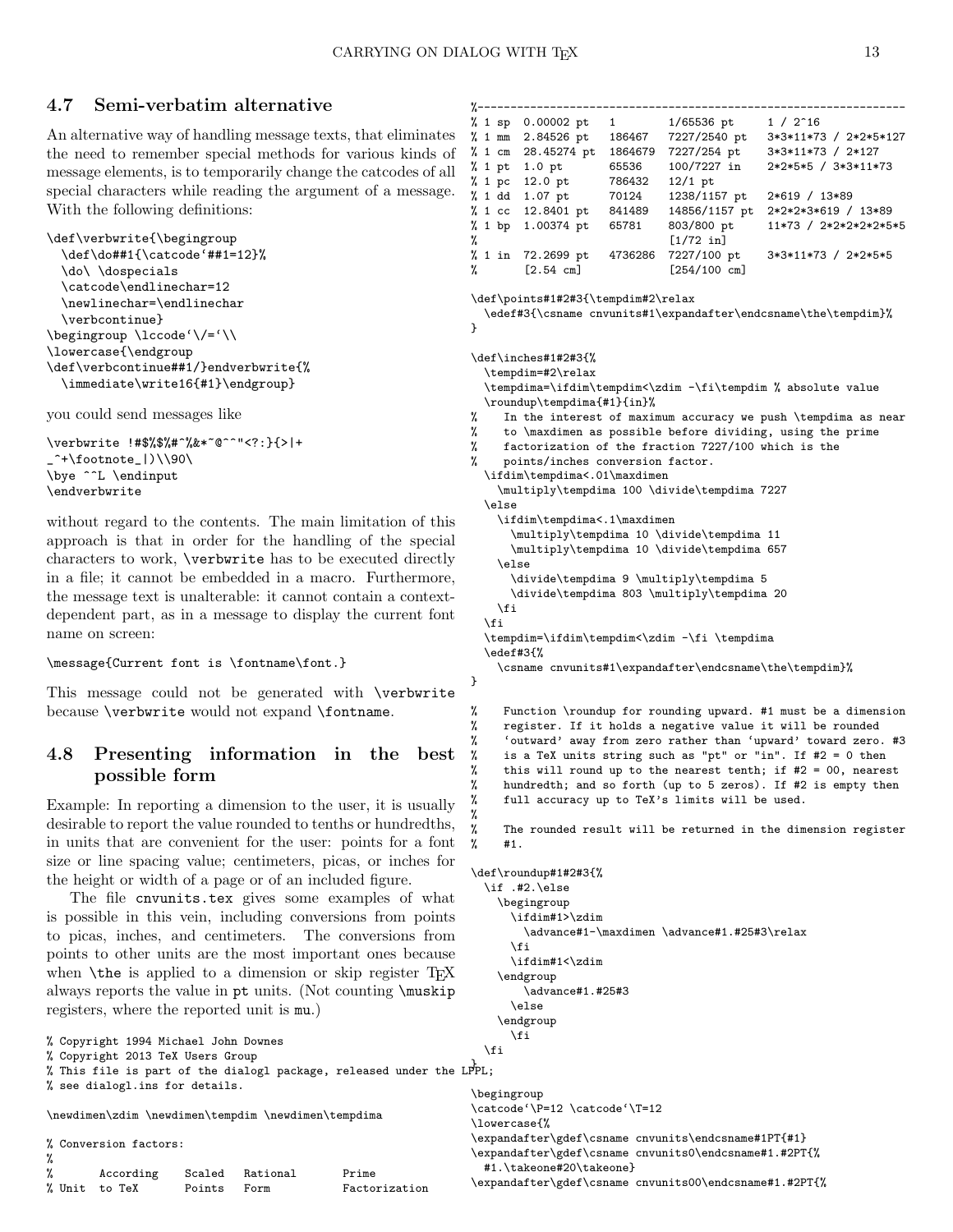#1.\taketwo#200\taketwo}

```
\expandafter\gdef\csname cnvunits000\endcsname#1.#2PT{%
 #1.\takethree#2000\takethree}
```

```
\expandafter\gdef\csname cnvunits0000\endcsname#1.#2PT{%
 #1.\takefour#20000\takefour}
```

```
\expandafter\gdef\csname cnvunits00000\endcsname#1.#2PT{%
 #1.\takefive#200000\takefive}
```

```
\mathcal{V}'
```
\endgroup

\def\takeone#1#2\takeone{#1} \def\taketwo#1#2#3\taketwo{#1#2} \def\takethree#1#2#3#4\takethree{#1#2#3} \def\takefour#1#2#3#4#5\takefour{#1#2#3#4} \def\takefive#1#2#3#4#5#6\takefive{#1#2#3#4#5}

```
\def\showinches#1{\inches{00}{#1}\converted
 \immediate\write16{%
   #1 = (after conversion) \converted\space inches}}
```
\showinches{0in} \showinches{1in} \showinches{2.0in} \showinches{2.2in} \showinches{8.5in} \showinches{1pc} \showinches{6pc} \showinches{1cm} \showinches{1mm} \showinches{1bp} \showinches{72bp} \showinches{1cc} \showinches{1dd} \showinches{72dd} \showinches{5000pt} \showinches{-5000pt} \showinches{\maxdimen} \showinches{-\maxdimen} \showinches{.999\maxdimen} \showinches{1pt} \showinches{.01pt}

#### \endinput

```
% From the TeX log:
```

```
0in = (after conversion) 0.00 inches
1in = (after conversion) 1.00 inches
2.0in = (after conversion) 2.00 inches
2.2in = (after conversion) 2.20 inches
8.5in = (after conversion) 8.50 inches
1pc = (after conversion) 0.17 inches
6pc = (after conversion) 1.00 inches
1cm = (after conversion) 0.39 inches
1mm = (after conversion) 0.04 inches
1bp = (after conversion) 0.01 inches
72bp = (after conversion) 1.00 inches
1cc = (after conversion) 0.18 inches
1dd = (after conversion) 0.01 inches
72dd = (after conversion) 1.07 inches
5000pt = (after conversion) 69.18 inches
-5000pt = (after conversion) -69.18 inches
\maxdimen = (after conversion) 226.70 inches
-\maxdimen = (after conversion) -226.70 inches
.999\maxdimen = (after conversion) 226.48 inches
1pt = (after conversion) 0.01 inches
.01pt = (after conversion) 0.00 inches
```
Another example: if you want to report the \mathcode of a particular character to the user, \number\mathcode'\x or \the\mathcode'\x aren't too great, because they produce a decimal number, when it would be more convenient to get a hexadecimal number filled out to four digits, so that the class, math family, and font position information can be read off directly. Extending some ideas from testfont.tex [Knuth, 1986c], we can write a quite friendly \reportmathcode function:

```
Example 2: The \printoptions command of A_{\mathcal{M}}S-
TEX version 1.1. \WO is the \mathcal{A}\mathcal{A}\mathcal{S}-TEX abbreviation for
\immediate\write16
\def\S@{S } \def\G@{G } \def\P@{P }
\newif\ifbadans@
\def\printoptions{\W@{Do you want S(yntax check),
  G(alleys) or P(ages)?^^JType S, G or P, follow by \langlereturn>: }}
 \loop \read\m@ne to\ans@
   \xdef\next@{\def\noexpand\Ans@{\ans@}}%
   \uppercase\expandafter{\next@}%
   \ifx\Ans@\S@\badans@false\syntax\else
   \ifx\Ans@\G@\badans@false\galleys\else
   \ifx\Ans@\P@\badans@false\else
   \badans@true\fi\fi\fi
   \ifbadans@\W@{Type S, G or P, follow by <return>: }%
 \repeat}
```

```
% form, filling out to four digits with leading zeros, if
% necessary.
\def\reportmathcode#1{%
  \begingroup
```

```
\mathchardef\temp=\mathcode'#1 \relax
    \edef\temp{\expandafter\gethex\meaning\temp}%
    \count@="\temp\relax
    \edef\temp{%
% Fill in leading zeros
      \ifnum\count@<"1000 0%
      \ifnum\count@<"100 0%
      \ifnum\count@<"10 0\fi\fi\fi
      \temp}%
    \message{The mathcode of \string#1 is: "\temp}%
```

```
\endgroup}
```
## 5 Stumbling blocks in the use of \read

## 5.1 An example:  $A\text{M}S$ -T<sub>F</sub>X's \printoptions command

Consider the \printoptions command of  $\mathcal{A}\mathcal{A}$ S-T<sub>E</sub>X 1.1 (Example 2): The definition of this command shows one way of dealing with the extra space at the end of a macro created using \read: Define some macros consisting of the expected answers, with the extra space included, and then use \ifx to compare them to the user's response. It also shows how to uppercase the user's response so that lower- and uppercase responses will be treated identically. This is the second method given in the answer to The  $T_{E}Xbook$ 's Exercise 20.19. One more noteworthy feature of \printoptions is that it runs a loop that doesn't quit until the user gives an acceptable answer.

% When \meaning is applied to a \mathchar, it produces In \printoptions since \W@ is defined to be \immediate \write16, and the \write command always starts a new line after its message text, we can see that the reply typed by the user will appear on the next line instead of immediately after

```
% \mathchar"<digits> where <digits> are 1 to 4 hexadecimal digits. This brings up the question: what if we want the
% The function \gethex strips off the prefix and leaves only the user's reply to appear on the same line?
% digits.
\def\gethex#1"{}
% The function \reportmathcode takes a character or con\thetaf&\thetaes\thetaand message, and use \write to send the previous
                                                                 One way to do this is to use \message to send the last line
```

```
% argument and reports the associated mathcode in hexadicimes). For example:
```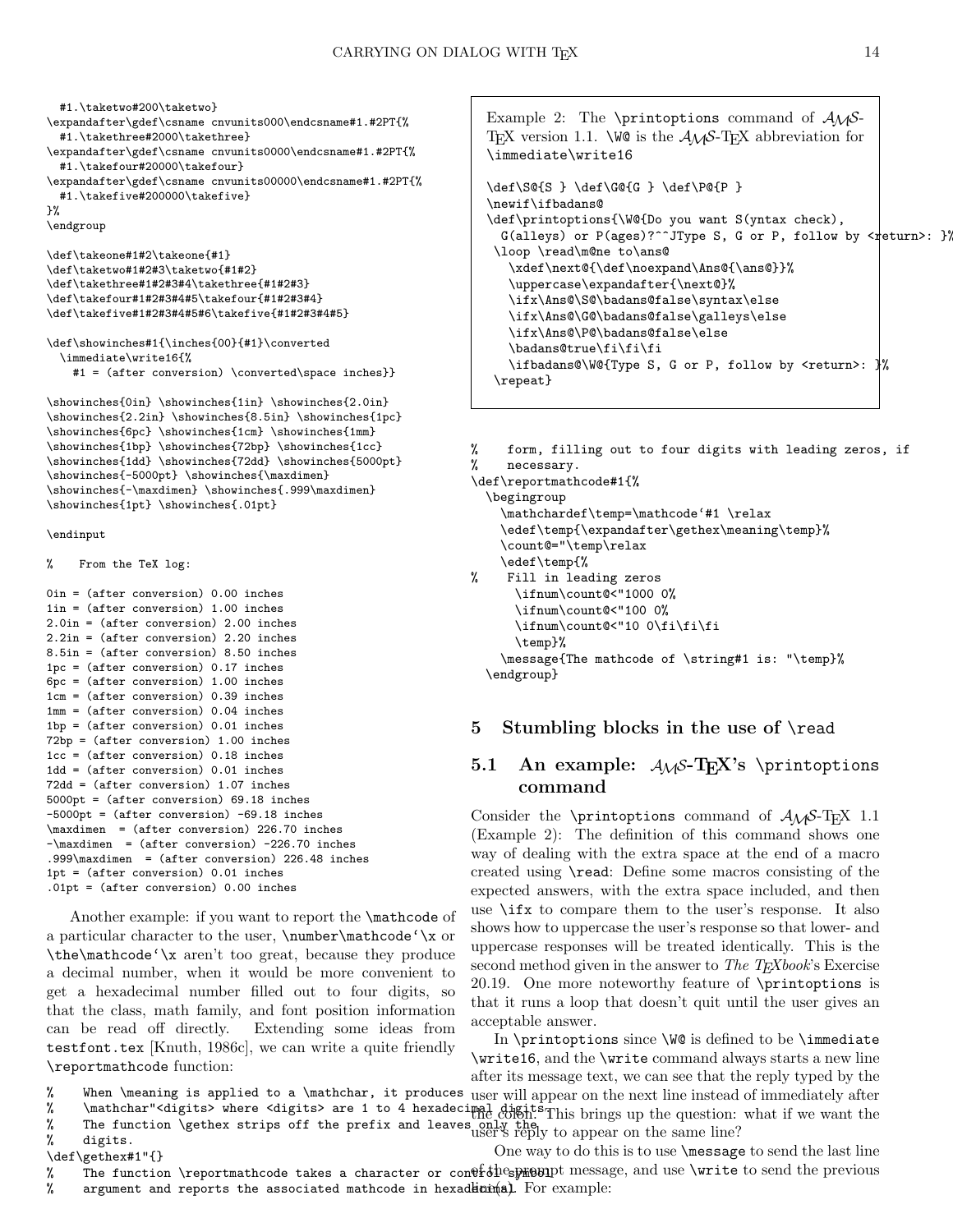\W@{Do you want S(yntax check), G(alleys) or P(ages)?}% \message{Type S, G or P, follow by <return>: }%

This idea is used in the LATEX option checknum.sty [Hamilton Kelly, 1991]. An alternative would be to put the whole prompt in a single  $\mathcal{S}$  and  $\mathcal{S}$  with embedded newline characters (as long as you are careful to select a character for \newlinechar that is not needed in the text of the message).

## 5.2 <sup> $\hat{\ }$ </sup>M at the end of a line

In \printoptions separate macros \S@, \G@, and \P@ are defined for each legitimate response. If the menu becomes more extensive, this technique is rather wasteful of hash size, main memory, and other useful commodities. The problem here is that the  $\hat{\ }$ M character at the end of the user's response is included by \read in the macro being read. Under normal conditions  $\hat{\ }$ <sup>M</sup> is converted to a space; however, another possibility—if the user just enters RETURN without typing any response—is that the  $\hat{M}$  will produce a \par token (following the general rule that an empty line is equivalent to  $\parrow$  The best approach is to prevent the  $\char`r M$  character from getting into the read macro in the first place. This can be done in two ways: setting the catcode of  $\hat{ }$  m to 9 ("ignore"), or setting \endlinechar to  $-1$ .

Unfortunately, this immediately raises another difficulty: we want to keep the catcode change or \endlinechar change local so that it will affect only the \read. This could be accomplished by saving the current catcode or \endlinechar (just in case) and restoring it after the \read is done, but it's simpler to enclose the **\read** in a group:

```
\begingroup
\endlinechar=-1
\global\read16 to\answer
\endgroup
```
Here the \global prefix makes \answer retain its definition beyond the \endgroup.

With this modification the tests done by **\printoptions** could be simplified to

```
\if\Ans@ S ...\else
\if\Ans@ G ...\else
\if\Ans@ P ...\else
...
```
which renders the macros \SQ, \GQ, \PQ unnecessary.

On the other hand, we have advanced to some splendid new complications: \Ans@ might now be completely empty, if the user just pressed the RETURN key, and an empty  $\angle$ Ans@ would bollix up the \if tests. This case is easy to handle, though: add an extra branch \ifx\Ans@\empty... at the beginning. We have the opposite problem if the user types more than one letter: on the true branch (the 'none-of-theabove' branch, unless the user's first two letters happen to be identical), the extra characters could potentially cause spurious typesetting activity. As it happens, we can kill two birds with one stone, as we'll see in §5.4.

## 5.3 Uppercasing input

Next let's look at the procedure used by \printoptions for uppercasing the user's reply: after reading \ans@, \xdef and \uppercase are applied to it as follows:

```
\xdef\next@{\def\noexpand\Ans@{\ans@}}%
\uppercase\expandafter{\next@}%
```
A more economical version of the same technique would be:

```
\xdef\ans@{\uppercase{%
  \gdef\noexpand\ans@{\ans@}}}%
\ans@
```
If \ans@ contains s to begin with, then after the \xdef has been completed, the definition of \ans@ is \uppercase{\def\ans@{s}}. Then calling \ans@ causes it to redefine itself, but not before the tokens in the argument of  $\u$ ppercase are suitably uppercased.<sup>13</sup> With this change, the auxiliary macro \Ans@ is no longer needed.

To simplify the structure of macros using this uppercasing process, it could be embodied in a dedicated function of its own:

#### \def\uppermac#1{\xdef#1{\uppercase{\gdef\noexpand#1{#1}}}% #1}

A nonglobal alternative may sometimes be desirable, however. Also the full expansion may not be wanted in some cases when the contents of the macro being uppercased are 'fragile'. An alternative that is safer with respect to expansion:

```
\def\uppermac#1{%
  \uppercase\expandafter\expandafter\expandafter{%
    \expandafter\toks@\expandafter{#1}}%
  \edef#1{\the\toks@}}
```
### 5.4 Default responses

One last refinement in \printoptions would be to provide a default response if the user's response is empty (that is, the user only hit the RETURN key). One method involves an auxiliary macro like the L<sup>AT</sup>FX macro  $\text{Qcar}:$ 

## \def\@car#1#2\@nil{#1}

A more descriptive name (for those whose knowledge of Lisp is nil) would be **\firsttoken**:<sup>14</sup>

#### \def\firsttoken#1#2@{#1}

Then, if we want **\ans@** to be given a default value of P when it comes back empty from the user, we do this:

\xdef\ans@{\expandafter\firsttoken\ans@ P@}

At the critical intermediate step, the following cases will arise:

 $13$ Only the s is affected because \uppercase operates only on letters, not on control sequences or nonletters. Well, to be more precise: only on characters that have a nonzero \uccode; they don't have to have catcode 11.

<sup>14</sup>Using @ as the ending delimiter is pretty safe if we make sure that it has catcode 11 at the time \firsttoken is defined and some other catcode at the time of reading user input.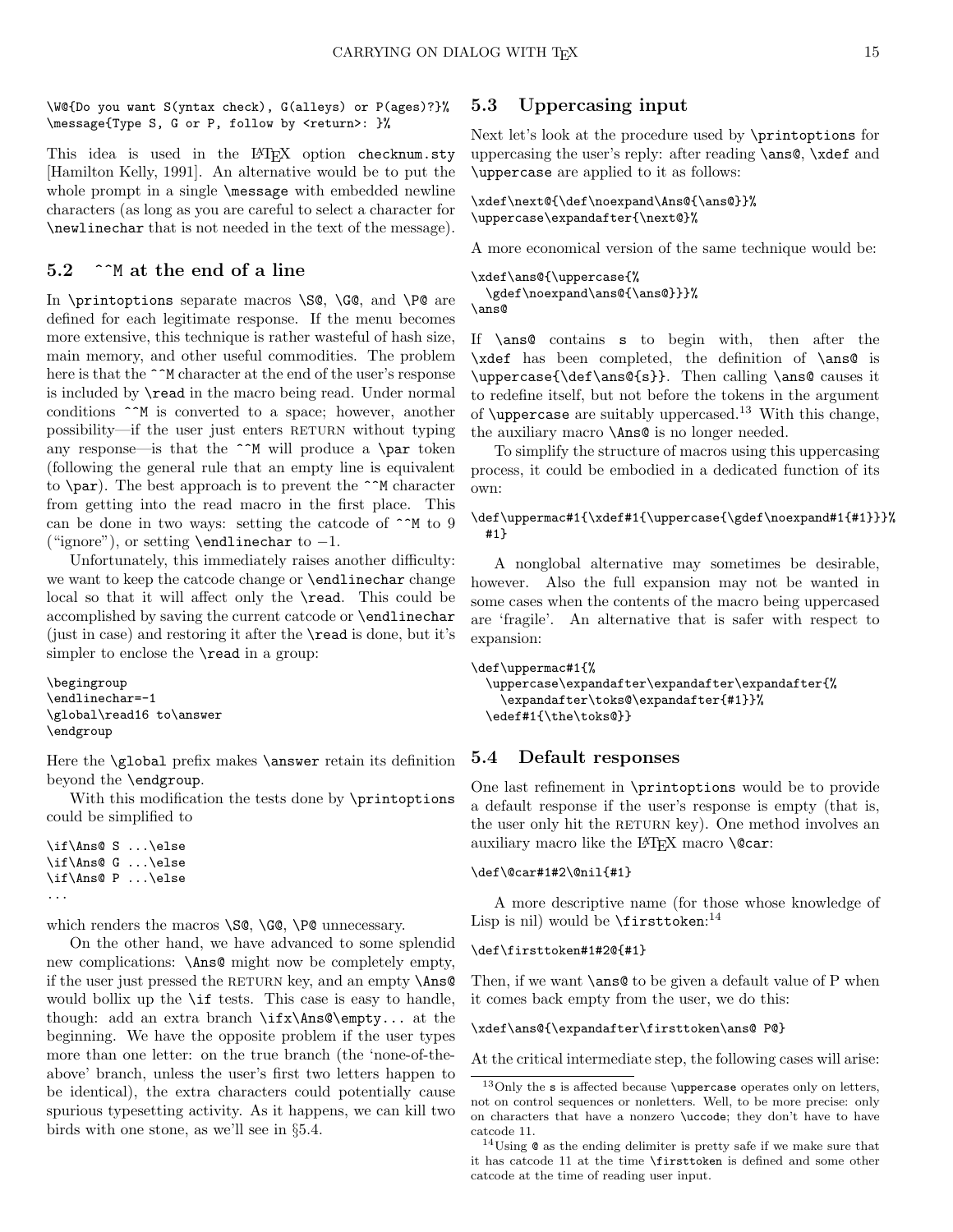| User input               | Critical step   |
|--------------------------|-----------------|
|                          | \firsttoken sP@ |
|                          | \firsttoken PP@ |
| $\langle return \rangle$ | \firsttoken P @ |

This gives exactly what we want.

The application of \firsttoken also gives us a nice way around the difficulty mentioned earlier if the user types more than one character. The case

| synt | \firsttoken syntP@ |
|------|--------------------|
|------|--------------------|

will produce the same result as the first case above, because everything after the first s, up to the category-11 @ character, will be discarded.

## 5.5 A new \printoptions

By noticing that the \xdef's used in the \firsttoken step and the \uppercase step can be combined, and putting together everything discussed so far, we come up with a new, improved version of \printoptions:

```
\def\printoptions{%
  \W@{Do you want S(yntax check), G(alleys) or P(ages)?}%
  \message{Type S, G or P, follow by <return>: }%
  \begingroup \endlinechar\m@ne
  \global\read\m@ne to\ans@
  \endgroup
  \xdef\ans@{\uppercase{%
    \def\noexpand\ans@{%
% Default to 'P':
      \expandafter\firsttoken\ans@ P@}%
    }}%
% Execute \ans@ to uppercase itself:
  \ans@
  \if S\ans@ \syntax\else
  \if G\ans@ \galleys\else
  \if P\ans@ % fine, no action needed
  \else \message{Unknown option: \ans@;
     'pages' option will be used}\fi
  \fi\fi
}
```
The loop has been discarded in favor of simply taking the normal default action if the user's reply is unintelligible.

### 5.6 Matching braces

The **\read** command normally reads only one line, but if the first line does not contain an equal number of left and right braces, T<sub>E</sub>X will continue to read additional lines until equality is achieved (cf. §3.1). This could be trouble in interactive use of \read, if the user doesn't understand what has happened—it's difficult to extricate yourself except by getting the braces right.

On the other hand, if you want to enter more than one line at a time, you can do it by entering an opening brace on the first line and the matching closing brace on the last line; this is illustrated in Example 3. In the example there are two things worthy of note: (1) The braces appear in the replacement text of the macro \name; this may be undesirable, depending on the intended use of the information. (2) There's no space between Frank and Henry in \name.

The loss of the space has two causes. First, \endlinechar was set to  $-1$  (so that an empty line will not produce a \par—see §5.2), and second, the space that was typed at the beginning of the second line of the response didn't register either, following T<sub>EX</sub>'s usual rule of ignoring spaces at the beginning of a line (*The T<sub>E</sub>Xbook*, Chapter 8, double dangerous bends).

### 5.7 Outer macros

(This section is partly obsolete as of T<sub>E</sub>X version 3.141; see  $§3.1.]$ 

If you enter an \outer macro in response to a \read prompt, TEX will inform you in an error message that it has inserted a closing brace. Unfortunately, this is rather unhelpful, since you will then have the matching brace problem described in the previous section; your answer now contains an unmatched right brace, and if you don't type 'x' at the question-mark prompt to exit, you could get stuck. Fortunately, it is unlikely for anyone to ever enter an outer macro in response to a prompt, since in PLAIN T<sub>EX</sub> the set of such macros is small and used relatively infrequently, and in LAT<sub>EX</sub> there are almost no **\outer** macros at all; accidental typing of a ^^L character (which is active and outer, in PLAIN T<sub>E</sub>X and L<sup>AT</sup>E<sub>X</sub></sub>) is perhaps the least unlikely possibility.

Some observations:

—If the user checks the help message and stops to ponder the situation, they have the opportunity, at least, to realize that E or X to exit is indeed the wise choice. They're not really stuck unless they carelessly try to continue.

—If the user doesn't avail him/herself of the E or X option, just about anything else that they try will be ineffective. On some systems even the interrupt key won't help here; that leaves essentially two ways out: match up the closing brace, or type another outer thing to get back to the ? prompt and the associated error recovery opportunity.

### 5.8 Catcodes

The treatment of a user's response depends on the use to which it will be put.  $\mathbb{F}^X$ 's  $\type$ in command is designed to take the response and execute it, and therefore reads the user's response using normal category codes. On the other hand, testfont.tex [Knuth, 1986c] changes the category codes of the special characters to 12 when reading a user response, because the response will not be executed but will be processed as simple character data. This approach is probably the better one for most applications, since it avoids the possibility of problems with things like mismatched braces or outer control sequences, and since the \read command is used more often to read strings of ordinary characters than to read executable control sequences.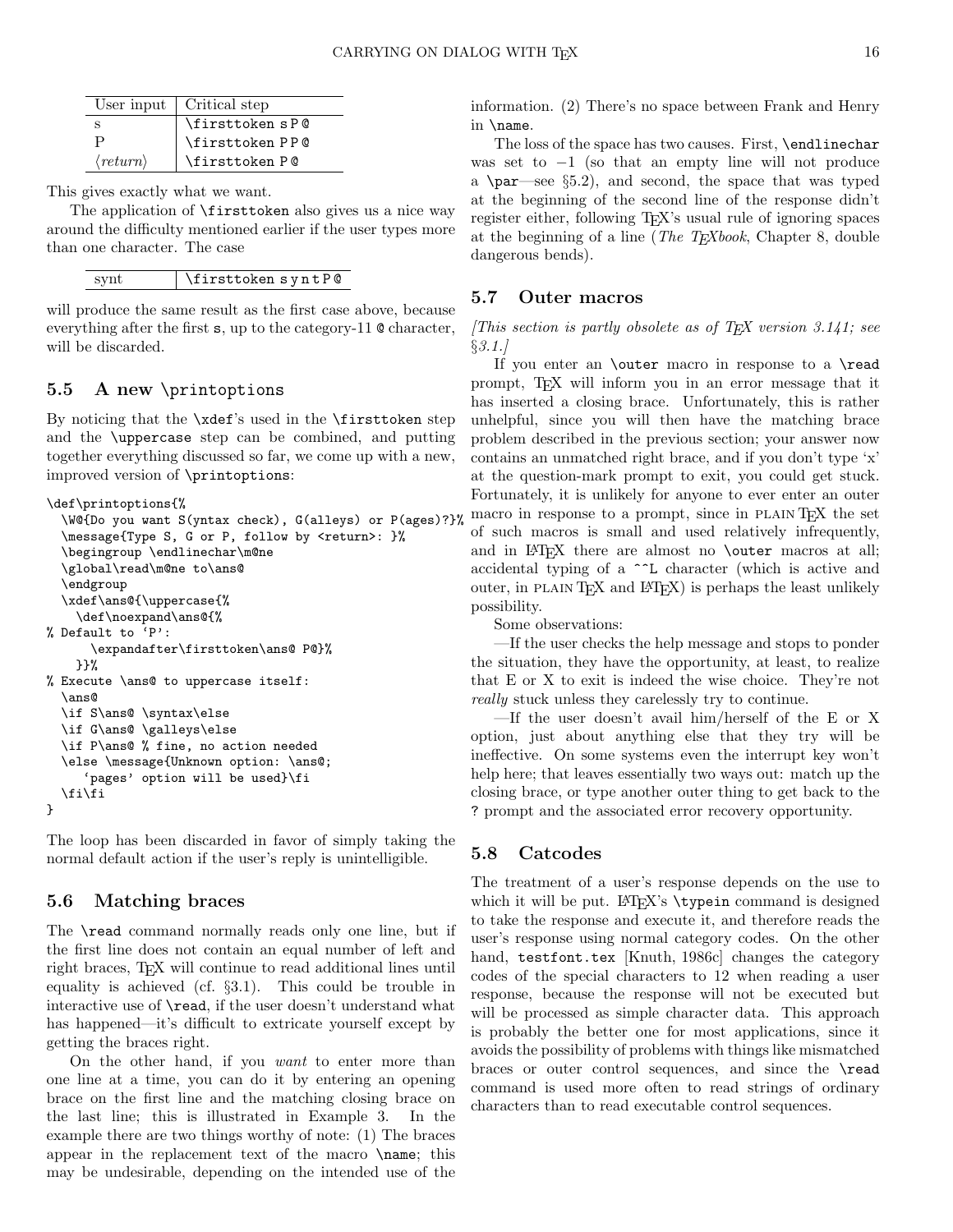Example 3: Reading multiple lines with a single **\read** command

```
First, the input file:
\begingroup \newlinechar='\& \endlinechar=-1
\message{&Please enter your name: }\global\read-1 to\name
\message{&And your Social Security number: }\global\read-1 to\ssno
\endgroup
\show\name \show\ssno
...
Now the log file, including the responses (a RETURN was typed after Frank):
Please enter your name: {Joe Bob Willie Clark Mark Raphael Ferguson Frank
Henry James Percival Emerson Elmo Davenport, Jr.}
And your Social Security number: 360-60-6000
> \name=macro:
->{Joe Bob Willie Clark Mark Raphael Ferguson FrankHenry James Percival Emerson
Elmo Davenport, Jr.}.
l.7 \show\name
               \show\ssno
?
> \ssno=macro:
->360-60-6000.
l.7 \show\name \show\ssno
?
```
#### 5.9 Latex.tex: \typeout and \typein

An interesting aspect of the \typeout and \typein commands in LATEX is that they aren't private control sequences (with @ characters in their names); they are available for use in ordinary document files. One of the uses suggested in the LAT<sub>EX</sub> manual is for entering an \includeonly command interactively each time a multipart document is processed. More commonly, however, \typeout and \typein are used internally in documentstyle files, or in special applications such as docstrip.tex [Mittelbach, 1991] where the distinction between private and public control sequences is irrelevant.

The purpose of  $\type$ in is (a) to print a message on screen, and (b) to read a response (one line) from the user, either into the internal macro \@typein, or into a macro chosen by the macro writer. If \@typein is used to receive the response, it will be executed as \typein's final action. Otherwise the response will be stored in the designated alternate macro, without execution. (Cf. the LAT<sub>EX</sub> manual, §4.6.)

I found the definition of \typein in latex.tex more difficult to understand than almost anything else of comparable length that I have looked at. All the complications in the definition serve two goals: (1) If the user simply presses the RETURN key, the resulting  $\parrow$  token needs to be discarded, leaving the macro that holds the user reply empty; and (2) if the user reply is not empty, it will usually, but not always, contain a final space which needs to be trimmed off. The fact that the final space might be missing is the crucial problem.

A simpler version of \@xtypein could be written using a temporary deassignment of \endlinechar:

### \def\@xtypein[#1]#2{\typeout{#2}\let\@typein\relax \begingroup \endlinechar\m@ne \global\read\z@ to#1\endgroup \@typein}

This solves both the \par problem and the trailing space problem.

However, much of the initial development of LAT<sub>EX</sub> took place in 1982 and 1983, before the ultimate release of T<sub>E</sub>X82, version 1.0 (officially: December 3, 1983), and in old  $T_F X$ there was no access to \endlinechar. (In fact many features of TEX82 were added by Knuth in response to reports from Lamport about various limitations of the language that he ran into in the course of LATEX's development.) If Lamport noticed later that **\endlinechar** could be applied in \@xtypein, he probably invoked the principle 'If it ain't broke, don't fix it' and left it alone.

## 5.10 Docstrip.tex: \typeout, \typein, progress reports

As an example of the use of \typeout and \typein, consider docstrip.tex [Mittelbach, 1991]. This is a LAT<sub>E</sub>X utility used for processing a documented macro file to remove comments (the stripped-down version of a large macro file will load significantly faster at run-time, at least on less powerful computers). The use of \typeout in docstrip.tex is mainly a convenience, to avoid the more cumbersome phrase \immediate\write16, but \typein has a more significant advantage—it takes care of removing a space at the end of the user response, if present.

In the following fragment from docstrip.tex, the user is informed that an auxiliary file named docstrip.cmd has been detected, and is asked whether it should be used. The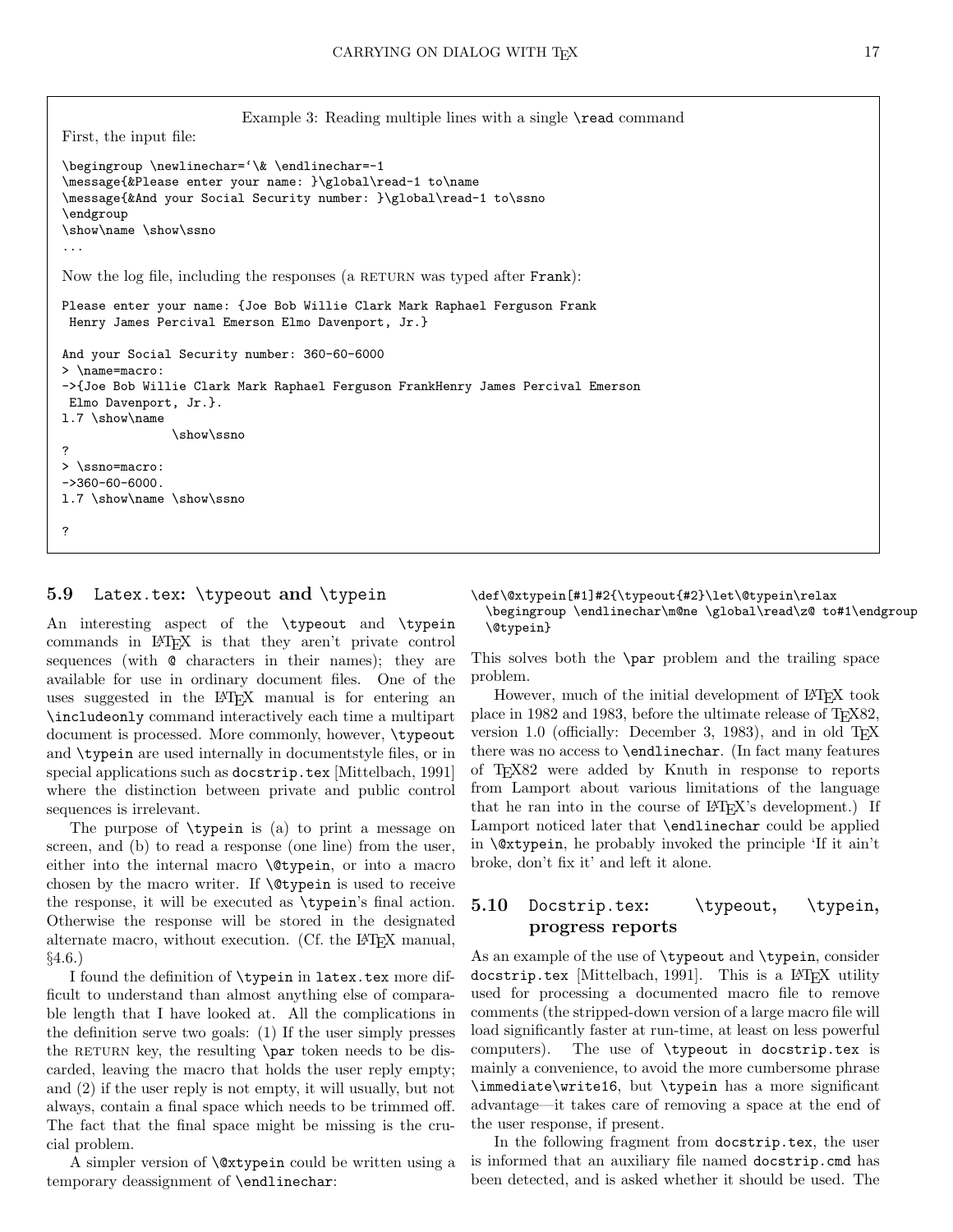```
Example 4: Outer control sequence choking a \read
operation. Compare this to the behavior of ^^L inside
\message as discussed in §4.6.
Input file:
\read16 to\x \show\x
\end
Log file:
\x = \hat{ }.
Runaway definition?
\rightarrow! Forbidden control sequence found while scanning definition
<inserted text>
                 }
<read *> ^^I.
l.1 \read16 to\x
? h
I suspect you have forgotten a '}', causing me
to read past where you wanted me to stop.
I'll try to recover; but if the error is serious,
you'd better type 'E' or 'X' now and fix your file.
? 1
Type <return> to proceed, S to scroll future error mess
R to run without stopping, Q to run quietly,
I to insert something, E to edit your file,
H for help, X to quit.
?
a
\lambda#
{
> \x=macro:
\rightarrow } \par a \^^M## { .
1.2 \verb|\showx|?
```
response is read into the macro \answer.

```
\typeout{*************************************************}
\typeout{* Batch file docstrip.cmd found. Use it ? (y/n) *$ay, five seconds, it's good programming practice to give some
\typein[\answer]
    {*************************************************}
\def\@tempa{y}%
\ifx\@tempa\answer \process@batchfile \fi
```
An analysis of the technique in this fragment brings out a few noteworthy observations.

- In the prompt (line 2) the acceptable responses are listed: y or n.
- Since \typein doesn't change the case of the user's response, and there's no code here in docstrip.tex to change case, we can deduce that a response of Y will be treated as a No.
- If the user response is yes, then \answer and \@tempa will have different definitions, and the **\ifx** test will be false.

• If the user is expected to enter only a single letter, we might ask, why is an \ifx test necessary? Why not just use \if y\answer\process@batchfile and omit the extra step \def\@tempa{y}? However, this would invite trouble if the user pressed RETURN without typing anything. Then \answer would be empty (because of the special handling with \@defpar in \typein) and before completing the evaluation of the \if, TEX would continue beyond **\answer** to expand \process@batchfile in search of a character to compare with the y. Although this would give a correct result for the \if test, because the first nonexpandable  $\mathbf{\theta}$ ken in the definition of \process@batchfile is not a y, the trouble is that the token will be absorbed

by the \if operation, which will throw a wrench into subsequent processing.

Note. The version of docstrip.tex from which I took these examples was an early, unperfected version with an explicit disclaimer from the author that it was a quick hack, and should not be considered an example of his best macro writing. I discuss the early version here, however, precisely because it illustrates so well some of the typical difficulties in writing T<sub>EX</sub> dialog.

ages<sup>An</sup> interesting feature of docstrip is the ability to see on screen the progress being made in processing the current file. If this feature is turned on (with a \showprogress command), then docstrip prints on screen a percent sign for each comment removed and a period for each line of code that is kept. This kind of visual feedback is not just frippery and ornamentation, bells and whistles. A typical user begins to get nervous if a running program allows several seconds to pass by without any observable change on screen. On a fast system, it's straightforward to deduce that such a pause means something has gone wrong, whereupon the user can press an interrupt key to investigate the problem without wasting time. But on a slow system the poor user faces the dilemma: Abort unnecessarily, and a restart will be required, with all the time consumed so far wasted; or continue waiting when the program might simply be spinning its wheels and accomplishing nothing. So when a task might take more than, sort of progress reports.

The progress reports of docstrip use \message which, as discussed earlier, adds a space between consecutive messages if the second message is not too long to fit on the current line. So what you see on screen is something like

% % % % % % % % % % . . . % % . . . . . % % % . . % . % % . % . % . . . % % . % . % % % % % % % % % % . . % . % % % % % . . . % . . . .

produced by repeated \message{%} or \message{.}. Recalling the newline behavior of \immediate\write, picture what would happen if it were used instead of \message to see why \message is necessary for this application.

## 5.11 emT<sub>F</sub>X 8-bit output

One interesting feature of emTEX [Mattes, 1992] is the 8-bit output option. On PCs, the characters between 176 and 223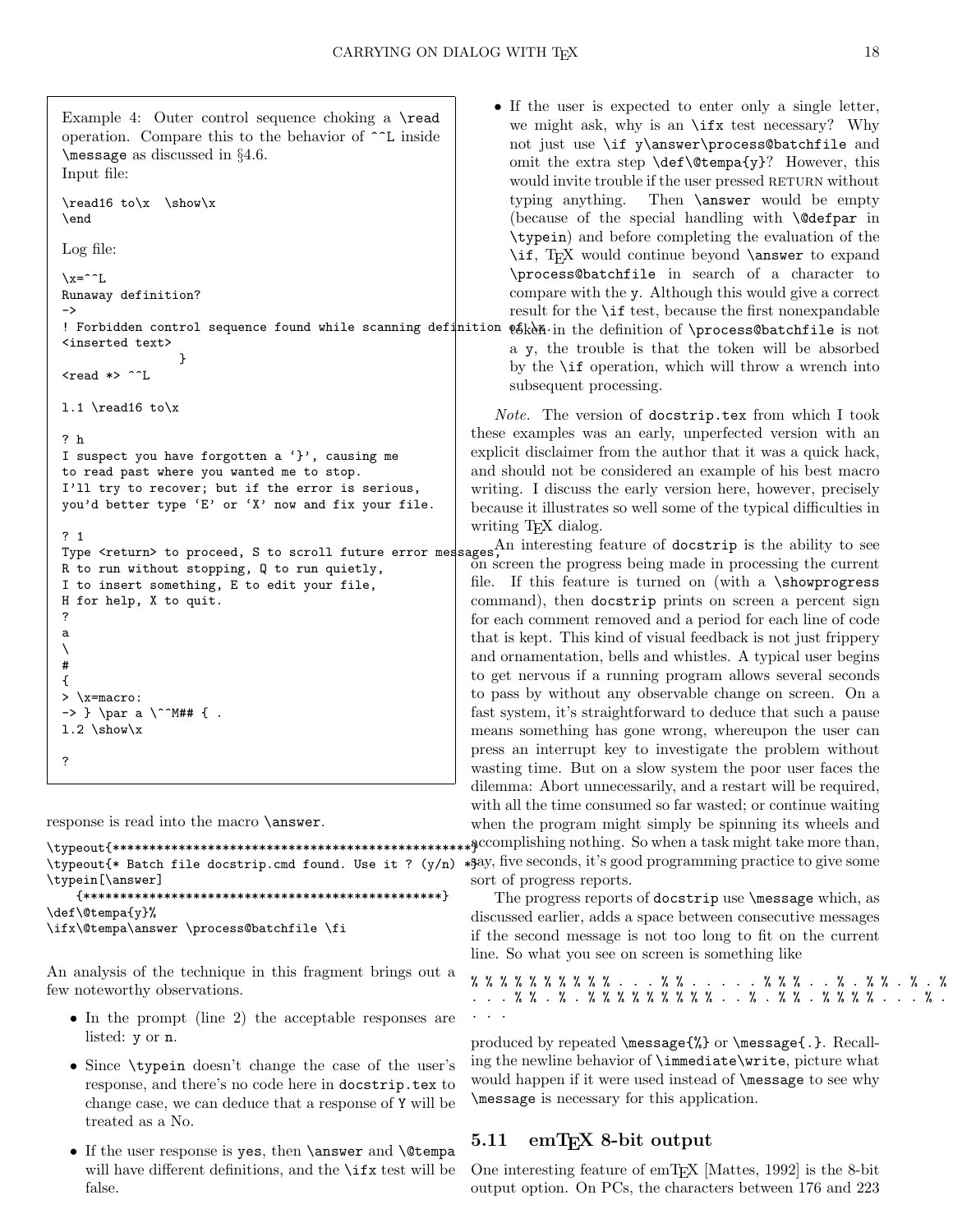are box-drawing characters; with the 8-bit output option of emT<sub>E</sub>X, putting these characters into a  $\text{message or } \text{write}$ command allows you to draw some fairly elaborate boxes on screen, for embellishing menus and other bits of dialog. I have only experimented with this a very little.

## 5.12 User Help

There is a good deal of room for improvement in the amount and kind of help information available to the user from within TEX. Help information provided externally through general help facilities such as Unix man pages is well and good, but any help system that's not T<sub>E</sub>X-based has one disadvantage: lack of portability across the whole spectrum of computer systems that can run T<sub>E</sub>X.

- Any program should have an announcement near the beginning of how to quit without destructive side effects; for T<sub>E</sub>X this means, among other things, that each version of the T<sub>EX</sub> program should have in its opening message instructions on how to break out of an infinite loop or in general how to interrupt T<sub>E</sub>X before it has finished its current run. In Textures this requirement is satisfied by the 'Pause' button, always visible. In DOS versions of TEX the interrupt key is normally the Control-Break or Control-C key (depending partly on the particular implementation of TEX); in VAX/VMS it is Control-C or Control-Y, with the latter reserved for emergency use only, since it will leave you without a log file for reference.
- Response to the prompt

I can't find file xxx. Please type another input file name:

The novice user should be able to type the reasonable guesses help and h and ?; the easiest way to do this would be to put files help.tex, h.tex or ?.tex in the TEX inputs directory/folder/area. (Except that many OS's don't allow ?.tex as a file name). Already many systems have a file null.tex or nul.tex to allow you to abort reasonably gracefully if you know enough to enter null or nul in response to the prompt. Very few T<sub>E</sub>X users, however, will ever think of entering nul without reading about it in the documentation or hearing about it from a more experienced user.

• Some of T<sub>E</sub>X's *built-in* error/help messages are specific to plain.tex. Some big macro packages such as LATEX might prefer to change some of the wording at least. For example, there are references in some of  $Tr[X]$ 's compiled-in help messages to things like  $\det$ and \eqalign that are documented nowhere in the  $\LaTeX{} book.$  And if you press RETURN at a  $*$  prompt after getting into TEX's interactive mode (intentionally or accidentally), TEX urges you to enter a command or type \end—the latter being worse than useless in  $\LaTeX{}$  (where \stop or \end{document} are what is required): after typing **\end** and RETURN, nothing happens because LAT<sub>EX</sub> is waiting for the argument of the \end command.

• Long help and error messages use string pool and main memory. Storing them in external files would provide more space (at the cost of slower access; but of course, once you get an error message, processing speed is scarcely relevant any longer).

#### 6 Summary

#### 6.1 Sending messages

Recommendations: Until versions of T<sub>E</sub>X earlier than 3.141 are sufficiently phased out, you had better use \immediate \write rather than \message for generic message-sending macros, so that all "printable" characters remain available for use in the message text. Use \message instead of \immediate\write for producing a prompt if you want the user's response to appear on the same line. Uncatcode all special characters while constructing the text of a message, if the message text is completely invariant between one use and the next. Use \string if you don't want a space after a control word, and use \noexpand if you do want a space.

## 6.2 Reading user input

Recommendations: Set the catcode of \endlinechar temporarily to 9 while reading a response, to avoid getting an extra space at the end from the ^^M. Uncatcode all special characters, especially opening and closing braces. If it is not uncatcoded, remove the outerness from  $\hat{ }$ L, at least while reading a user response, and similarly, if the backslash is not uncatcoded and you want to be supremely cautious, remove the outerness from any other outer control sequences (e.g., \newif) if they might reasonably, or even unreasonably, turn up in a user's response.

## References

- [Cowan, 1987] Cowan, Ray. tables.sty. 1987. This is derived from tables.tex; I found it at sun.soe.clarkson.edu, directory: pub/tex/latex-style.
- [Greene, 1989] Greene, Andrew Marc. "Tr<sub>X</sub>reation—Playing games with TEX's mind."  $TUGboat$  10(4), pages 691-705, 1989. Includes a listing of animals.tex.
- [Greene, 1990] Greene, Andrew Marc. "BaSiX: An interpreter written in TFX." TUGboat 11(3), pages 381-392, 1990.
- [Hamilton Kelly, 1991] Hamilton Kelly, Brian. checknum.sty.  $UKT<sub>F</sub>X$  91(1), 4 January 1991.
- [Knuth, 1986b] Knuth, Donald E. TEX: The program. Reading, Mass.: Addison-Wesley, 1986.
- [Knuth, 1986c] Knuth, Donald E. testfont.tex. The META-FONTbook, Appendix H, section 4. Reading, Mass.: Addison-Wesley, 1986. This file is included in all standard distributions of METAFONT.
- [Lamport, 1985] Lamport, Leslie. latex.tex. Version 2.09 (1985–1992). Main source file for LATEX, included with any standard distribution.
- [Mattes, 1992] Mattes, Eberhard. emTFX. Version 3.1415. A comprehensive suite of programs including TEX, METAFONT,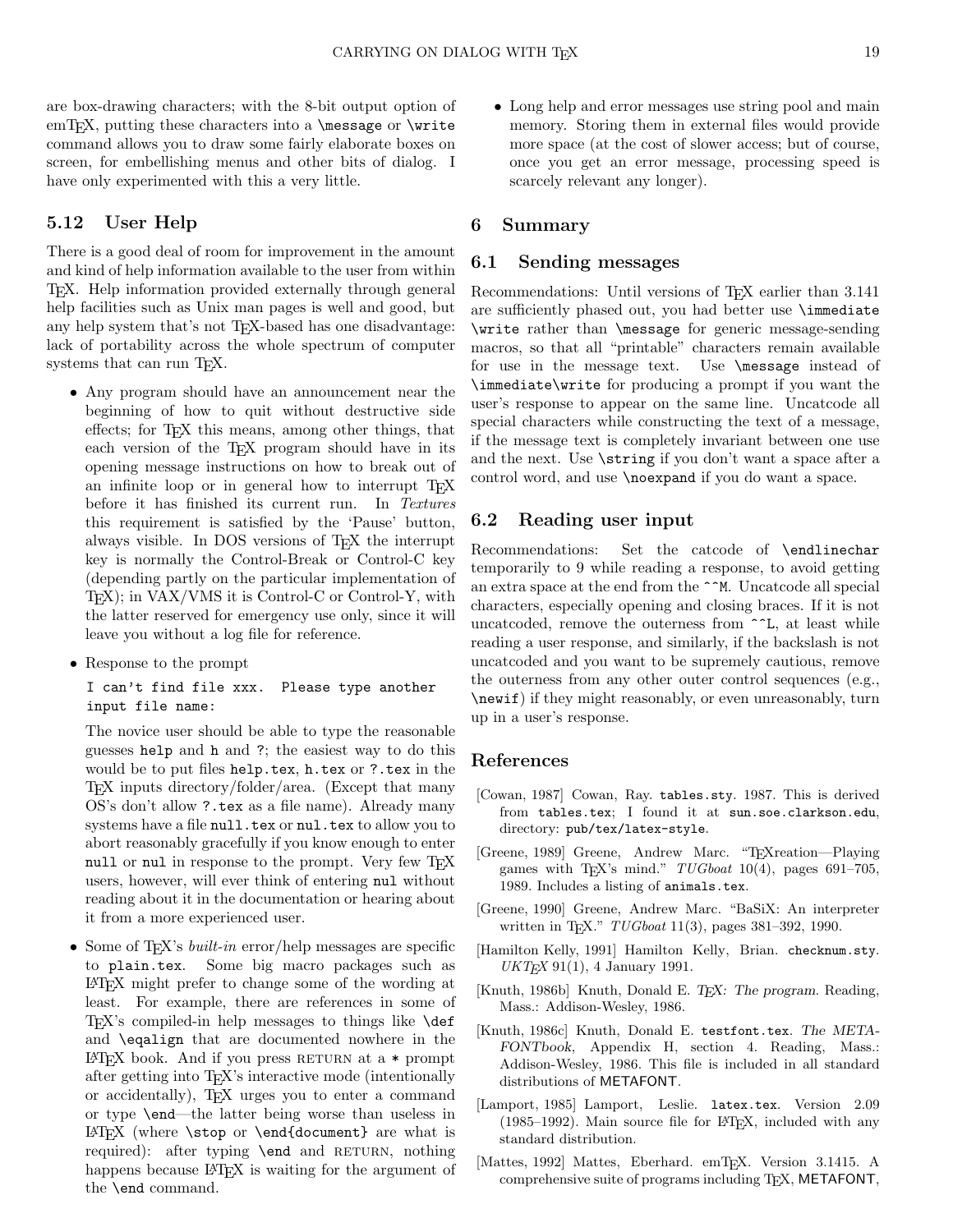printer drivers, previewers, BibTEX, .... Available by anonymous ftp from niord.shsu.edu (USA) or ftp.unistuttgart.de (Europe) and other fine archives.

[Mittelbach, 1991] Mittelbach, Frank. docstrip.tex. Version 1.1l, 1991. This file is part of the multicol package available by anonymous FTP from many archives, including ftp.unistuttgart.de and ymir.claremont.edu.

## Appendix A Basix.tex

Another effort by Andrew Marc Greene, with clear relevance to the subject of dialog in TEX, is his prototype Basic interpreter described in [Greene, 1990]. I had planned to give here a closer study of the dialog concepts used by basix.tex but it seems I will not have enough time.

## Appendix B Tables.tex

The file tables.tex [Cowan, 1987] provides table macros with the unique property that a preamble line specifying the format of each row is not required; the format is determined automatically by an analysis of the table contents. The dialog part consists of a message such as

#### [Nrows=9, Ncols=2]

that is printed on screen for each table. This provides confirmation at run-time for the user of the general structure of each table. In the worst case, if the number of rows or columns is wildly wrong, the user can press the interrupt key and go fix up the table before trying again.

## Appendix C Fontmenu.tex

The file fontmenu.tex demonstrates a crude menu system based on the token deletion option after an error message. There are five tokens \ComputerModern, \Garamond, etc., corresponding to the five font choices. They are so defined and arranged that if the user enters, say, 2 to select Garamond fonts, then the deletion of two tokens will leave the \Garamond token showing on screen (as the last token deleted by the user), and then the next token (\Helvetica) will define the font base to be 'Garamond' and gobble the remainder of the list. The effect of this arrangement is that the user sees the '\Garamond' on screen as a confirmation of their selection after they enter the number and before they press the RETURN key a second time.

% Copyright 1994 Michael John Downes % Copyright 2013 TeX Users Group % This file is part of the dialogl package, released under the LPPL; This is emTeX, Version 3.0 [3a] (preloaded format=plain 93.9.20) % see dialogl.ins for details. \def\ComputerModern{\gdef\fontbase{Times}\gobble} \def\Garamond{\gdef\fontbase{Computer Modern}\gobble} \def\Helvetica{\gdef\fontbase{Garamond}\gobble} \def\Malibu{\gdef\fontbase{Helvetica}\gobble} \def\Times{\gdef\fontbase{Malibu}\gobble} \def\gobble#1\endgobble{} fontmenu.tex: 30 OCT 1993 23:41 \*\*&plain fontmenu (fontmenu.tex ....................................... ....................................... Select the font base you wish to use: [1] Computer Modern [4] Malibu

### \newlinechar='\^^J \catcode\newlinechar=12

#### \begingroup

\catcode'\<=1 \catcode'\ =2\relax \gdef\menustart{\errmessage<%

....................................... }% \endlinechar\newlinechar\catcode'\ =12\relax \gdef\menutext{

....................................... .......................................

Select the font base you wish to use:

| [1] Computer Modern | [4] Malibu |
|---------------------|------------|
| [2] Garamond        | [5] Times  |
| [3] Helvetica       |            |

```
(Default: Times)}%
```
\endgroup% percent here to avoid extra \newlinechar

## \begingroup

\immediate\write16{\menutext}

- % If the user accidentally types 33 instead of 3 they will get past
- 
- % all the legitimate menu choices. So to keep that from causing<br>% trouble, we throw in a bunch of  $\tilde{c}$  characters below to perform trouble, we throw in a bunch of  $\tilde{ }$  characters below to perform
- % error recovery. The standard maximum number of tokens that TeX

% will delete at one time is 99. \catcode'\~=\active % just to make sure

\def~{\newlinechar'\^^J% restore normal value

\message{%

- Whoops! Well, you got Times as your font base, I think}% \gobble}
- % Minimize unwanted error context (note: setting % this to -1 doesn't suppress any more information
- this to -1 doesn't suppress any more information) \errorcontextlines 0
- \newlinechar='\! % to hide the automatic ! from \errmessage \gdef\fontbase{Times}
	- Inside the next group we make the space character
- % active so that we can use it to call \menustart,<br>% and then we use \expandafter so that the first
	- and then we use \expandafter so that the first
- % space on the next line gets that catcode before
- % the \endgroup makes it revert to normal. All this
- so that the user does not see '\menustart' on
- % screen, only a space.

```
\begingroup
```
\catcode'\ =\active\let =\menustart\expandafter\endgroup% % Enter a number (1...5) and press Return TWICE \ComputerModern% Press Return to continue \Garamond% Press Return to continue \Helvetica% Press Return to continue \Malibu% Press Return to continue \Times% Press Return to continue \gobble% ~~~~~~~~~~~~~~~~~~~~~~~~~~~~~~~~~~~~~~~~~~~~~~~~~~% ~~~~~~~~~~~~~~~~~~~~~~~~~~~~~~~~~~~~~~~~~~~~~~~~~~%

```
\endgobble\endgroup%
\show\fontbase
```

```
\end
```
And here is screen output of a typical run through

[2] Garamond [5] Times